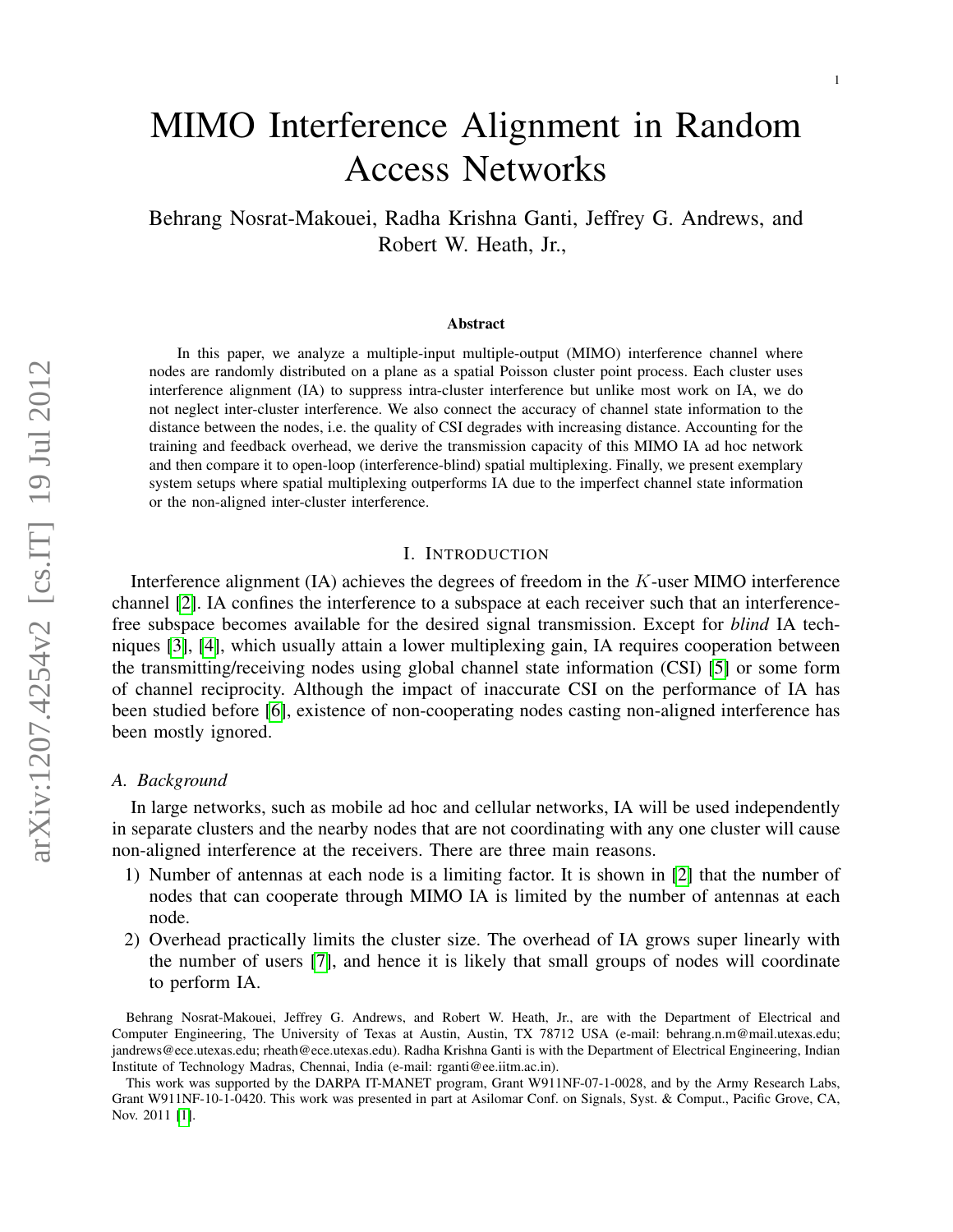3) More cooperation is not always better. Recently, [\[8\]](#page-16-7) showed that because of inherent channel uncertainty, there is a moderate cluster size above which spectral efficiency at best saturates, and in many practical scenarios (e.g. when pilots are used for channel estimation), actually decreases if more nodes join the cluster to cooperate.

In this case, single cluster analysis (e.g. DoF studies) does not capture the impact of interference from the other nodes in the network and can lead to unrealistic cooperation gains which would not be attainable if the *inter-cluster* interference was accounted for [\[8\]](#page-16-7), [\[9\]](#page-16-8). Most work on the performance of IA, however, is confined to single-cluster performance analysis (see [\[6\]](#page-16-4), [\[10\]](#page-16-9)–[\[12\]](#page-16-10) and references therein).

When dealing with large networks, a relevant metric of the system performance is the transmission capacity [\[13\]](#page-16-11), defined as the number of successful transmission per unit area, subject to a constraint on outage probability. The transmission capacity, in contrast to other networkwide system performance metrics such as transport capacity, generally leads to closed-form expressions or tight bounds providing insight into the network design parameters [\[14\]](#page-16-12). To the best of our knowledge, little prior work on the network-wide performance of MIMO IA systems exists. In [\[15\]](#page-16-13), the spatial distribution of nodes is taken into account for deriving the point-topoint outage probability but the accuracy of the acquired CSI is ignored. By assuming perfect CSI, however, as discussed in [\[6,](#page-16-4) Section V], the authors in [\[15\]](#page-16-13) effectively favor IA over other transmission techniques which either do not require CSI at the transmitters or are less sensitive to CSI imperfections. Therefore, the goal of this paper is take into account both the node distribution and the CSI uncertainty to better understand the performance of MIMO IA in large decentralized networks.

#### *B. Contributions*

In this paper, we find the transmission capacity of a large ad hoc network where nodes are partitioned into separate clusters each cooperating through IA. We assume a four-stage transmission protocol. In the first stage, with a finite length *training period*, imperfect CSI for the cross links is obtained through MMSE channel estimation. In the second stage, the estimated CSI is fed back to the other nodes in the cluster during the *feedback period*. In the third stage, the IA transmit/receive filters are computed. In the last stage, using the rest of the finite-length channel block, the nodes communicate data using a cluster-wise slotted Aloha-like channel access protocol where at random, all nodes in a cluster either transmit simultaneously or turn off their transmission. MIMO IA, as discussed in this paper, requires synchronization and coordination in each cluster and therefore a coordinated decision to transmit or not is reasonable.

Toward deriving the transmission capacity of this network, we first derive the exact point-topoint outage probability at a typical receiver. Then, assuming fixed feedback overhead, we solve for the optimum training period locally maximizing each cluster's goodput. Next, we derive the transmission capacity and compare it to a network with the same topology where only a single transmit/receiver pair in each cluster utilizes spatial multiplexing at each time instant.

Our results indicate that the transmission technique of choice is a function of the node density, the mobility of the nodes, the transmit power, and the characteristics of the underlying communications medium. For example, in dense networks with high transmit power, spatial multiplexing (SM) over an orthogonal channel access strategy such as time division multiple access (TDMA) can outperform IA due to lower inter-cluster interference. Also, the signal-tonoise-ratio (SNR) switching point between IA and TDMA+SM decreases with increasing density and mobility. Our initial work in [\[1\]](#page-16-6) only deals with point-to-point outage probability. This paper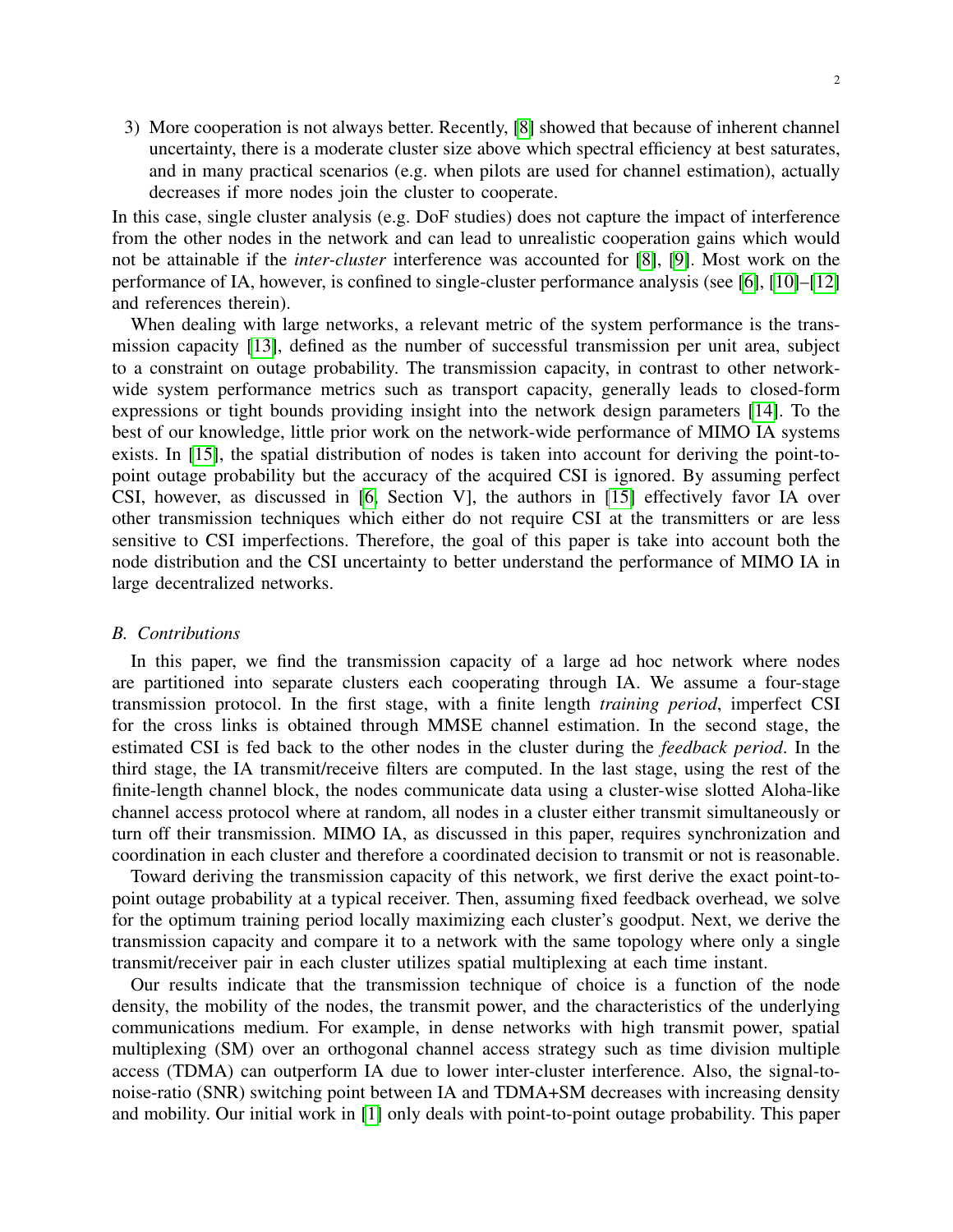elaborates on the claims of [\[1\]](#page-16-6), solves for the optimum training period, finds the corresponding transmission capacity of the network, provides easier to compute bounds in several important cases, and presents new simulation results.

#### *C. Organization and Notation*

The remainder of the paper is organized as follows. In Section [II](#page-2-0) we present the system model. In Section [III](#page-3-0) we analyze the performance of intra-cluster MIMO IA through quantifying point-to-point outage probability and the transmission capacity. In Section [IV](#page-8-0) we derive parallel performance metrics for the same network utilizing spatial multiplexing. We present numerical results in Section [V](#page-10-0) followed by concluding remarks in Section [VI.](#page-11-0) Also, Tables [I](#page-17-0) and [II](#page-17-1) present the notation used and the important symbols defined in this manuscript.

#### II. SYSTEM MODEL

<span id="page-2-0"></span>The spatial locations of the potential transmitters,  $\Phi$ , are modeled as a planar Neyman-Scott cluster point process [\[16\]](#page-16-14). In this process, the cluster centers are modeled by a parent homogeneous Poisson point process (PPP)  $\Phi_p$  of density  $\tilde{\lambda}_p$ . Each parent point  $x \in \Phi_p$  forms the center of a cluster around which  $K$  daughter points are uniformly distributed in a circle of radius R. The resulting process<sup>[1](#page-2-1)</sup> is a stationary point process of density  $K\tilde{\lambda}_p$ . We assume clusters randomly access the channel with probability  $P_A$  effectively reducing the density of this PPP to  $\lambda_p = P_A \tilde{\lambda}_p$ . The receiver of a transmitter at x is denoted by x and is assumed to be randomly located at distance  $D_r$  from its transmitter forming an  $N \times N$  MIMO link. The receivers are not part of the point process  $\Phi$ . An instance of the nodes' location is shown in Fig. [1.](#page-18-0)

In this paper, a typical transmitter (a transmitter chosen at random) is considered and its performance is analyzed. This transmitter is typical in the sense that the performance of IA in this node is a representative of the average performance of IA in the network [\[16\]](#page-16-14), [\[17\]](#page-16-15). Since the underlying point process is stationary, without loss of generality, it can be assumed that the typical transmitter is at the origin<sup>[2](#page-2-2)</sup>. Denote the cluster to which the transmitter at the origin belongs by  $\Psi_o$ . The received signal at receiver  $\hat{x}, x \in \Psi_o$ , is

<span id="page-2-3"></span>
$$
\mathbf{y}_{\hat{x}} = \sum_{z \in \Psi_o} \sqrt{g_{\hat{x}z}} \mathbf{H}_{\hat{x}z} \mathbf{F}_z \tilde{\mathbf{s}}_z + \mathbf{J}_c + \mathbf{u}_{\hat{x}}, \tag{1}
$$

where  $\mathcal{I}_c = \sum_{z \in \Phi/\Psi_o} \sqrt{g_{\hat{x}z}} \mathbf{H}_{\hat{x}z} \mathbf{F}_z \tilde{\mathbf{s}}_z$  is the inter-cluster interference,  $g_{\hat{x}z}$  and  $\mathbf{H}_{\hat{x}z}$  represent the pathloss and the matrix of channel coefficients between the transmitter  $z$  and the receiver  $\hat{x}$ ,  $\mathbf{F}_z$  is the precoder at transmitter z with the transmitted signal  $\tilde{\mathbf{s}}_z$  such that  $\mathbb{E}\{\tilde{\mathbf{s}}_z^*\tilde{\mathbf{s}}_z\} = P$ , and  $u_{\hat{x}} \sim \mathcal{CN}(0, N_oI)$  is the additive white Gaussian noise. In this paper, it is assumed that  $\mathbf{F}_{z}^{*}\mathbf{F}_{z} = \mathbf{I}$ , because of tractability and the observation that the gain attained otherwise, such as with the MMSE algorithm in [\[19\]](#page-16-16) or the Max-SINR algorithm in [\[18\]](#page-16-17), is limited and confined to the low SNR regime where the inter-cluster interference is generally not dominant. In every cluster, channel state information is estimated at the receivers as in [\[20\]](#page-16-18) and conveyed to all other nodes of the cluster using an error-free instantaneous feedback link. We propose to model the uncertainty in the MIMO channels using a Gauss-Markov model of the form [\[21\]](#page-16-19), [\[22\]](#page-16-20)

<span id="page-2-4"></span>
$$
\mathbf{H}_{\hat{x}z} = \sqrt{1 - \beta_{\hat{x}z}^2} \mathbf{H}_{\hat{x}z}^w + \beta_{\hat{x}z} \mathbf{E}_{\hat{x}z} \quad x, z \in \Psi_o,
$$
 (2)

<span id="page-2-1"></span><sup>&</sup>lt;sup>1</sup>The parent points  $\Phi_{\rm p}$  will not be a part of the final point process.

<span id="page-2-2"></span><sup>&</sup>lt;sup>2</sup>The whole point process can be translated so the randomly picked node is located at the origin.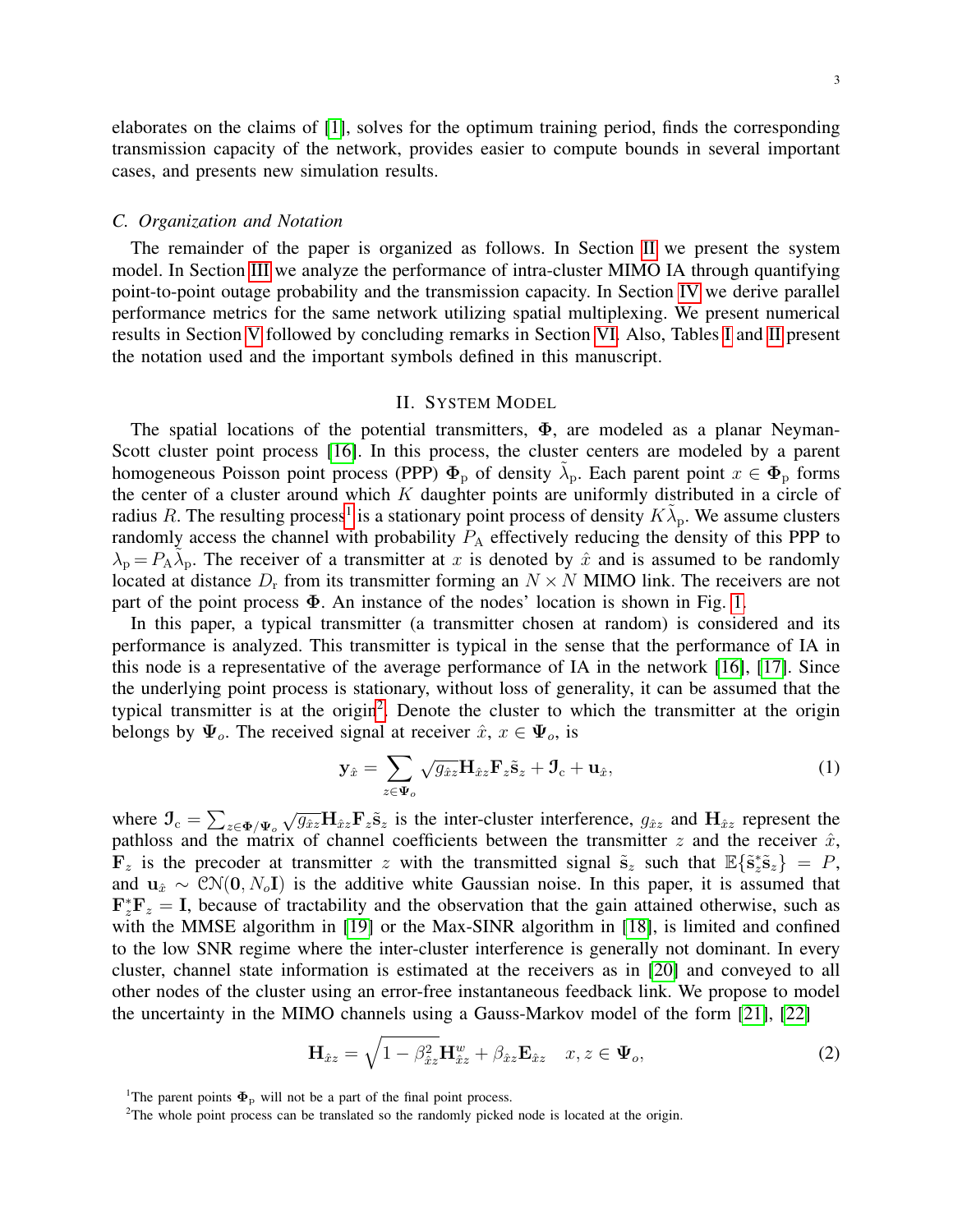where  $H_{\hat{x}z}^w$  is the estimated channel,  $E_{\hat{x}z}$  represents the estimation error with i.i.d. terms distributed as  $CN(0, 1)$ , and  $\beta_{\hat{x}z}^2$  is the normalized variance of the estimation error. It is assumed that the channel is quasi-static block-fading such that  $H$  is constant for a block duration of length  $T$ and then changes independently. Training, feedback, and data transmission are assumed to be all orthogonal in time, in the same coherence time or frame T [\[23\]](#page-16-21). Hence,  $\beta_{\hat{x}z}$  is set to be related to the average received SNR at each link,  $\gamma_{\hat{x}z}$ , as [\[20,](#page-16-18) Section II.B]

<span id="page-3-3"></span>
$$
\beta_{\hat{x}z}^2 = \frac{1}{1 + \frac{T_t}{N} \gamma_{\hat{x}z}} = \frac{1}{1 + T_t \frac{\gamma_0 g_{\hat{x}z}}{N}},\tag{3}
$$

where  $\gamma_{0} = \frac{P}{N}$  $\frac{P}{N_0}$  and  $T_t \geq KN$  is the number of channel instances spent for training  $H_{\hat{x}z}$  [\[10\]](#page-16-9). For analytical tractability, it is also assumed that  $H<sup>w</sup>$  is used to construct the precoders/equalizers and nodes effectively ignore the imperfection in CSI in their design.

#### III. INTRA-CLUSTER INTERFERENCE ALIGNMENT

<span id="page-3-0"></span>At each cluster, a K-user system of IA is feasible if there exists a set of matrices  $W =$  $\{W_{\hat{z}}|z \in \Psi_0\}$  such that, given the received signal of [\(1\)](#page-2-3), the following constraints are met [\[5\]](#page-16-3):

<span id="page-3-1"></span>
$$
\begin{cases}\n\text{rank}(\mathbf{W}_{\hat{x}}\mathbf{H}_{\hat{x}x}\mathbf{F}_{x}) = N_s & \forall x, z \in \Psi_o, \\
\mathbf{W}_{\hat{x}}\mathbf{H}_{\hat{x}z}\mathbf{F}_{z} = \mathbf{0} \,\forall z \neq x & \forall x, z \in \Psi_o,\n\end{cases} \tag{4}
$$

where  $W_{\hat{x}}$  is the combining filter used at receiver  $\hat{x}$  and  $N_s$  is the number of interference-free streams each transmitter can send to its receiver. The linear equalizer presented in [\[6\]](#page-16-4) and the projection matrix presented in [\[19,](#page-16-16) Section III.A] are examples of a possible receive filter in [\(4\)](#page-3-1). It is assumed that the IA precoders are designed using the alternating minimization algorithm in [\[19,](#page-16-16) Section III.A] such that  $\mathbf{F}_x$  is independent of  $\mathbf{H}_{\hat{x}x}$  for all  $x \in \Psi$ . Also, it is assumed that the set of  $\{N, N_s, K\}$  constitutes a feasible IA system, which for the MIMO interference channel requires that  $2N - (K + 1)N_s \geq 0$ .

#### *A. Characterizing the SINR*

From [\(4\)](#page-3-1), interference at receiver  $\hat{x}$  is confined to an  $N - N_s$  dimensional subspace. Let  $\{\{\cdot\}\}\$ represent horizontal concatenation of the elements in  $\{\cdot\}$ . Then, as IA precoders/equalizers are constructed using  $\mathbf{H}^w$  as given by [\(2\)](#page-2-4), the  $N \times (K-1)N_s$  matrix of  $\mathbf{J}_{\hat{x}} = [\{\mathbf{H}_{\hat{x}z}^w \mathbf{F}_z | z \neq x, z \in \Psi_o\}]$ spans an  $N-N_s$  dimensional subspace. Let the singular value decomposition of  $J_x$  be  $U_{J_x}\Sigma_{J_x}V_{J_x}^*$ and let the rows of  $W_{\hat{x}}$  be the columns of  $U_{J_{\hat{x}}}$  corresponding to zero singular values in  $\Sigma_{J_{\hat{x}}}$ . As  $W_{\hat{x}}$  is independent of  $H_{\hat{x}x}^wF_x$ , it satisfies the conditions in [\(4\)](#page-3-1) and is a valid zero-forcing (ZF) equalizer for IA. Using this ZF receiver, the post-processing SINR of the nth stream at receiver  $\hat{x}$  is

<span id="page-3-2"></span>
$$
\gamma_{\hat{x},n}^{\text{IA}} = \underbrace{\frac{g_{\hat{x}x}(1-\beta_{\hat{x}x}^2)\tilde{\mathbf{h}}_{\hat{x}x}^*\tilde{\mathbf{h}}_{\hat{x}x}}_{I_s} + \underbrace{g_{\hat{x}x}\beta_{\hat{x}x}^2\tilde{\mathbf{e}}_{\hat{x}x}^*\tilde{\mathbf{e}}_{\hat{x}x}}_{I_s} + \underbrace{\sum_{z \in \Psi_o/x} g_{\hat{x}z}\beta_{\hat{x}z}^2\tilde{\mathbf{e}}_{\hat{x}z}^*\tilde{\mathbf{e}}_{\hat{x}z}}_{I_e} + \underbrace{\sum_{z \in \Phi/\Psi_o} g_{\hat{x}z}\tilde{\mathbf{h}}_{\hat{x}z}^*\tilde{\mathbf{h}}_{\hat{x}z}}_{I_i}},\tag{5}
$$

where for all  $z \in \Phi$ ,  $\tilde{h}_{\hat{x}z} = (e_n^* W_{\hat{x}} H_{\hat{x}z}^w F_z)^*$ ,  $\tilde{e}_{\hat{x}z} = (e_n^* W_{\hat{x}} E_{\hat{x}z} F_z)^*$ , and  $e_n$  is the *n*th column of an  $N_s \times N_s$  identity matrix. Note that  $I_s$  represents the residual error from the direct link and, as the distance between the transmitter and receiver is constant, its pathloss (and the error variance) are not random variables and so it is separated from  $I<sub>e</sub>$  to emphasize this point. Let the entries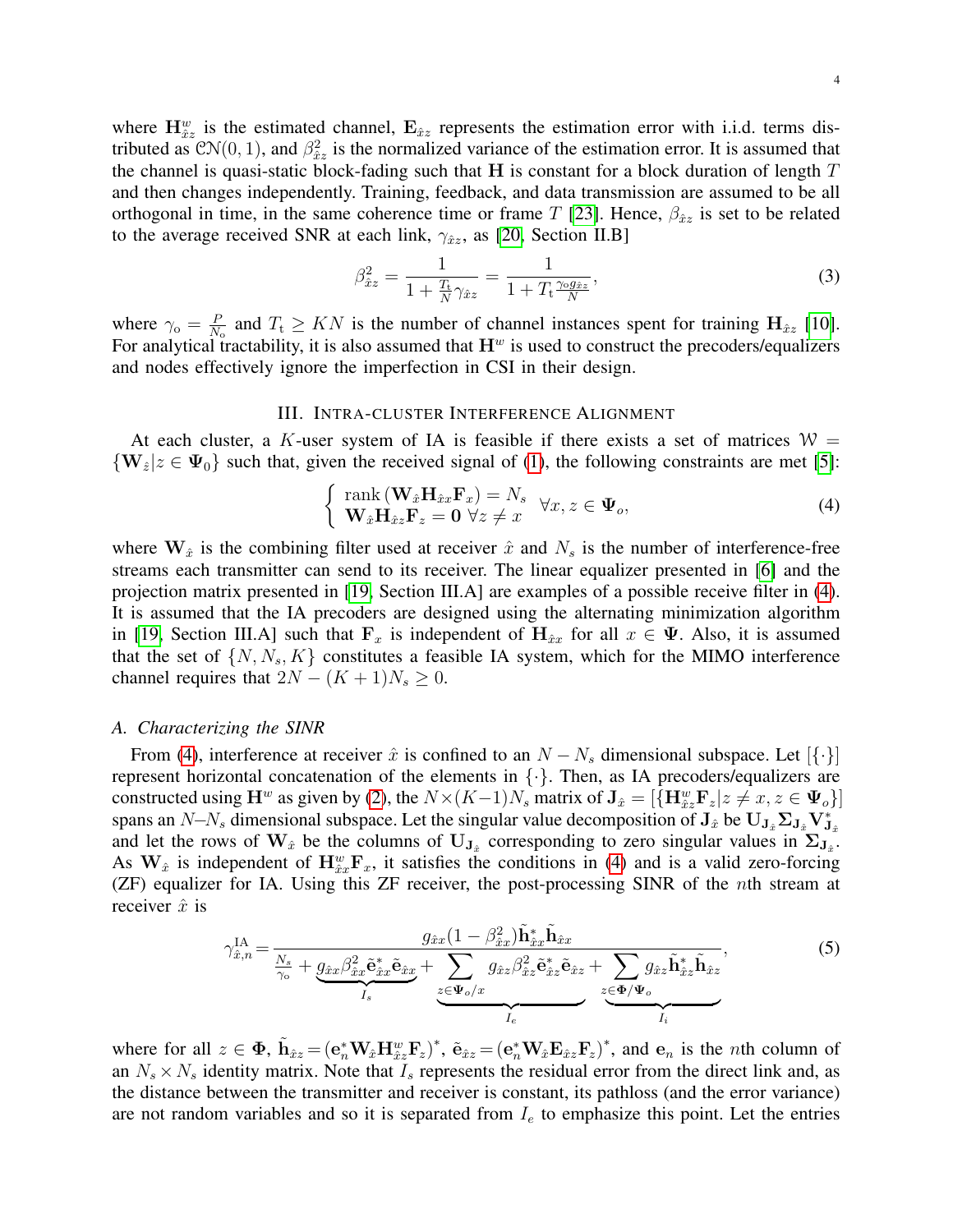of  $H_{\hat{x}z}$  and  $E_{\hat{x}z}$  be i.i.d. Gaussian terms. As  $W_{\hat{x}}$  and  $F_z$  are unitary matrices independent of  $H_{\hat{x}z}$  and  $E_{\hat{x}z}$ , due to the doubly unitarily invariance of the Gaussian distribution,  $\hat{h}_{\hat{x}z}$  and  $\tilde{e}_{\hat{x}z}$ will be column vectors of length  $N<sub>s</sub>$  with i.i.d. Gaussian terms and independent of each other (as  $H_{\hat{x}z}$  and  $E_{\hat{x}z}$  are independent of each other). Note that [\(5\)](#page-3-2) is in fact independent of the stream index n.

#### *B. Probability of Outage*

In [\(5\)](#page-3-2), since  $\tilde{\mathbf{h}}_{\hat{x}z}^* \tilde{\mathbf{h}}_{\hat{x}z}$  and  $\tilde{\mathbf{e}}_{\hat{x}z}^* \tilde{\mathbf{e}}_{\hat{x}z}$  are i.i.d.  $\Gamma(N_s, 1)$  random variables, we denote them both by  $h_{\hat{x}z}$  for notational simplicity. Denote the typical transmitter at the origin by o. Considering a transmitter at the origin is equivalent to conditioning on the existence of a point at the origin. Since every point belongs to some cluster, conditioning on the existence of a point at the origin equals the presence of a cluster with a daughter point at the origin. Since the parent point process is a PPP, an additional cluster with a daughter point at the origin can be added to it without changing the statistics of the other points of the process. Succinctly, the Palm probability of a Neyman-Scott cluster process is  $\mathbb{P}^{\circ} = \mathbb{P} * \Psi_o$  where  $*$  denotes superposition [\[16\]](#page-16-14). This implies that assuming a point of the cluster process at the origin equals the original point process  $\Phi$  plus an additional cluster which has a point at the origin. Also this additional cluster at the origin  $\Psi_o$  is independent of the original process  $\Phi$ . Since the tagged transmitter at origin does not contribute to the interference at the receiver, it is convenient to use the reduced Palm probability denoted by  $\mathbb{P}^{\cdot|o}$  instead of Palm probability. Reduced Palm probability is similar to Palm probability, except that the point at the origin is not considered in the computation of the probability and hence  $\mathbb{P}^{\circ} = \mathbb{P} * \{\Psi_o \setminus \{o\}\}\.$  From [\(5\)](#page-3-2), the probability of success is therefore  $P^{\text{IA}}_s(\theta) = \mathbb{P}^{\circ}(\gamma^{\text{IA}}_{\hat{o},n} > \theta),$ where  $\theta$  is the SINR threshold.

<span id="page-4-4"></span>Theorem 1. *For the system model described in Section [II,](#page-2-0) the success probability when each cluster uses IA is*

$$
P_s^{IA}(\theta) = \sum_{k=0}^{N_s-1} \frac{(-\eta)^k}{k!} \frac{d^k}{ds^k} e^{-s\frac{N_s}{\gamma_o}} \left( \frac{\frac{T_t \gamma_o}{N} + D_r^{\alpha}}{s + \frac{T_t \gamma_o}{N} + D_r^{\alpha}} \right)^{N_s} \mathcal{L}_{I_e}^{!o}(s) \mathcal{L}_{I_i}(s) \Big|_{s=\eta}, \tag{6}
$$

where  $\mathcal{L}^{!o}_{I_e}(s)$  and  $\mathcal{L}_{I_i}(s)$  are Laplace transforms of intra and inter-cluster interference given by

$$
\mathcal{L}_{\mathrm{I}_{e}}^{\mathrm{lo}}(s) = \frac{1}{\pi R^{2}} \int_{B(o,R)} \left[ \frac{1}{\pi R^{2}} \int_{B(o,R)} \left( \frac{\frac{T_{\mathrm{t}}\gamma_{o}}{N} + \|x - y - \hat{o}\|^{\alpha}}{s + \frac{T_{\mathrm{t}}\gamma_{o}}{N} + \|x - y - \hat{o}\|^{\alpha}} \right)^{N_{s}} \mathrm{d}x \right]^{K-1} \mathrm{d}y, \tag{7}
$$

$$
\mathcal{L}_{\mathbf{I}_i}(s) = \exp\left(-\lambda_p \int_{\mathbb{R}^2} \left[\frac{1}{\pi R^2} \int_{B(o,R)} \left(\frac{\|x-y\|^\alpha}{s+\|x-y\|^\alpha}\right)^{N_s} \mathrm{d}x\right]^{K} \mathrm{d}y\right),\tag{8}
$$

*where*  $\eta = \frac{\theta}{\cos(1-\theta)}$  $\frac{\theta}{g_{\hat{o}o}(1-\beta_{\hat{o}o}^2)}$ .

*Proof:* See Appendix [A.](#page-11-1)

Note that the integrals in [\(7\)](#page-4-0) and [\(8\)](#page-4-1) can be computed by switching to polar coordinates and exchanging the order of differentiation and integration<sup>[3](#page-4-2)</sup>. Although the probability of successful transmission given by [\(6\)](#page-4-3) is in closed-form, numerically computing it, especially for  $N_s >$ 

<span id="page-4-2"></span> $3$ The integral in [\(7\)](#page-4-0) is always finite since the domain of integration is a bounded set. The integral is [\(8\)](#page-4-1) can be shown to be finite using the fact that  $||x - y|| \ge ||y|| - R$  for the inner integral and  $1 - x^m \le \exp(-x^m)$ ,  $m \ge 1$  for the outer integral.

<span id="page-4-3"></span><span id="page-4-1"></span><span id="page-4-0"></span>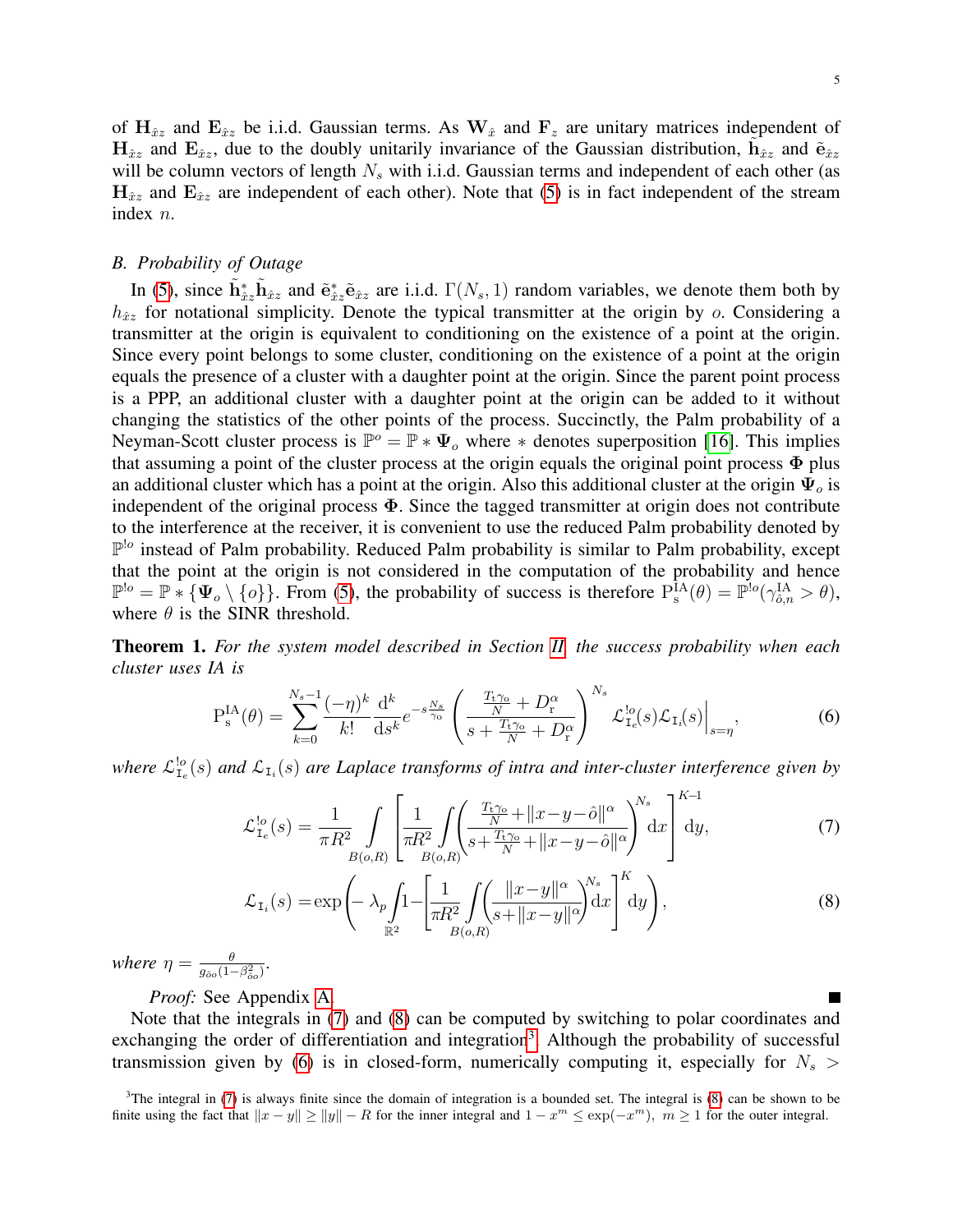1 where differentiation is required, is not trivial. Lemma [1](#page-5-0) provides bounds on the Laplace transforms in [\(7\)](#page-4-0) and [\(8\)](#page-4-1) that are easily computable. Also, Lemma [2](#page-5-1) can be used to avoid the differentiation in [\(6\)](#page-4-3) when  $N_s > 1$ .

<span id="page-5-0"></span>**Lemma 1.** *For*  $K > 2$ 

$$
\mathcal{L}_{\mathbf{I}_i}(s) \le \exp\left(-\lambda_p s^{2/\alpha} \frac{\Gamma(KN_s + 2/\alpha)\Gamma(1 - 2/\alpha)}{\Gamma(KN_s)}\right) \tag{9}
$$

$$
\mathcal{L}_{\mathrm{I}_{e}}^{!o}(s) \leq \frac{1}{2\pi} \int_{\theta=0}^{2\pi} \int_{x=0}^{2R} \frac{h_{r}(x)}{(1 + sf(\sqrt{x^{2} + D_{r}^{2} - 2xD_{r}\cos(\theta)}))^{N_{s}(K-1)}} \mathrm{d}x \mathrm{d}\theta, \tag{10}
$$

*where*

$$
h_r(x) = \begin{cases} \frac{x}{R^2} I_{1-\frac{x^2}{4R^2}}(3/2, 1/2) & x \le 2R\\ 0 & \text{Otherwise} \end{cases}
$$
(11)

*and*  $I_y(a, b)$  *is the regularized incomplete beta function.* 

*Proof:* See Appendix [B.](#page-13-0)

<span id="page-5-1"></span>**Lemma 2.** If  $\eta > (N_s - 1)/e$ , the success probability is bounded by

$$
P_{s}^{IA} \leq \sum_{k=0}^{N_{s}-1} \frac{\eta^{k}}{k!} e^{-(\eta - k/e) \frac{N_{s}}{\gamma_{o}}} \mathbb{E}e^{-(\eta - k/e)g_{\hat{o}o}\beta_{\hat{o}o}^{2}h_{\hat{o}o}} \mathcal{L}_{I_{e}}^{lo}(\eta - k/e) \mathcal{L}_{I_{i}}(\eta - k/e). \tag{12}
$$

*Proof:* See Appendix [C.](#page-14-0)

For  $N_s > 1$ , unlike [\(6\)](#page-4-3), [\(12\)](#page-5-2) does not have a differentiation operator. Note that the condition on  $N_s$  in Lemma [2](#page-5-1) is equivalent to  $N_s < 1 + \frac{e^{\theta D_x^{\alpha}}}{1 - \beta_{\hat{\theta}^{\alpha}}^2}$  which is true for practical  $N_s$  and typical operating regime where  $\theta \gg 1$  $\theta \gg 1$ ,  $D_r > 1$ , and  $\beta_{\hat{\theta} \hat{\theta}}^2 \ll 1$ . Also, results from Lemma 1 can be used to further simplify the expression in Lemma [2.](#page-5-1)

#### *C. Optimizing the Training Period*

For a given block fading of length T, the transmitters spend  $T_t \geq KN$  channel instances for training the links. We also assume a prefect analog feedback link where the receivers send the trained channels over a period of  $T_f = K^2 N$  channel instances to the transmitters. In practice, the transmitters select  $T_t$  to optimize some performance criteria. In this paper, we assume transmitters use the goodput at each cluster defined as

$$
\hat{T}_t = \underset{T_t}{\arg \max} \frac{T - K^2 N - T_t}{T} K N_s P_s^{IA}(\theta) \log_2(1 + \theta)
$$
\n
$$
\text{s.t.} \quad KN \le T_t \le T - K^2 N,\tag{13}
$$

where  $\frac{T-K^2N-T_{\rm t}}{T}$  accounts for the transmission opportunities lost due to overhead,  $KN_s$  is the total number of streams in each cluster, and  $P_s^{\text{IA}}(\theta) \log_2(1+\theta)$  is the rate multiplied by the times the *connection exists*, i.e. SINR passes the threshold  $\theta$ . Note that in [\(13\)](#page-5-3),  $P_s^{\text{IA}}(\theta)$  is implicitly a function of the training period  $T_t$ .

<span id="page-5-6"></span><span id="page-5-5"></span><span id="page-5-4"></span><span id="page-5-2"></span>г

<span id="page-5-3"></span>L.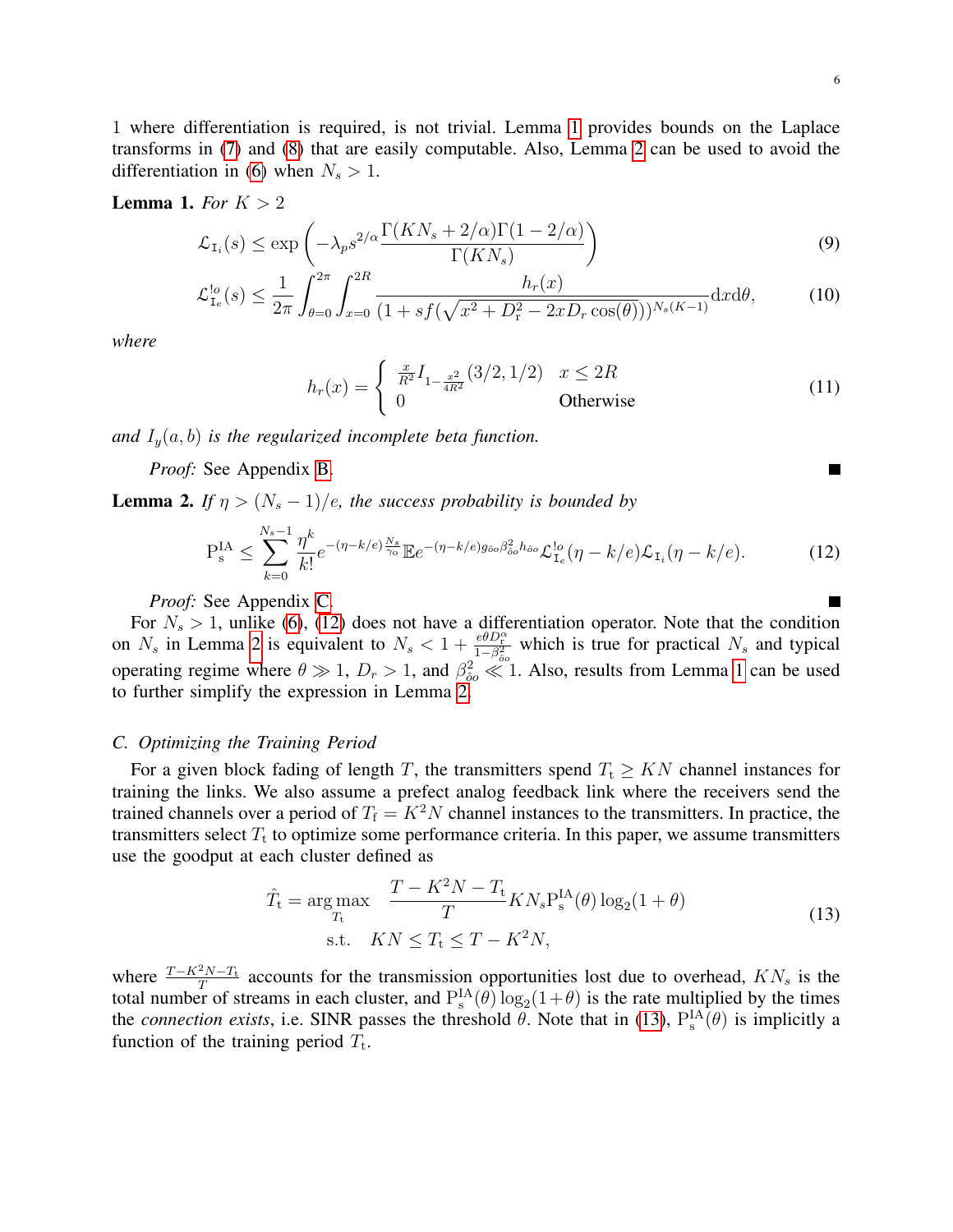For a given node mobility and hence a Doppler frequency  $f_d \approx \frac{1}{T}$  $\frac{1}{T}$ , the training period can be written as a fraction of the total block length T, i.e.  $T_t = \delta T = \delta \frac{1}{t}$  $\frac{1}{f_d}$ . Therefore, the optimization problem of [\(13\)](#page-5-3) can be rewritten as

<span id="page-6-0"></span>
$$
\hat{\delta} = \underset{\delta}{\arg \max} \quad (1 - \delta - f_d K^2 N) K N_s P_s^{\text{IA}}(\theta) \log_2(1 + \theta)
$$
\n
$$
\text{s.t.} \quad f_d K N \le \delta \le (1 - f_d K^2 N), \tag{14}
$$

where

$$
P_{s}^{IA} = \sum_{k=0}^{N_{s}-1} \frac{(-\eta)^{k}}{k!} \frac{d^{k}}{ds^{k}} e^{-s \frac{N_{s}}{\gamma_{o}}} \left( \frac{\frac{\delta \gamma_{o}}{N} + f_{d}D_{r}^{\alpha}}{\frac{\delta \gamma_{o}}{N} + f_{d}(s + D_{r}^{\alpha})} \right)^{N_{s}} \mathcal{L}_{I_{e}}^{!o}(s, f_{d}) \mathcal{L}_{I_{i}}(s) \Big|_{s=\eta},
$$
  

$$
\eta = \frac{\theta D_{r}^{\alpha}(\gamma_{o}\delta + ND_{r}^{\alpha}f_{d})}{\gamma_{o}\delta}, \mathcal{L}_{I_{e}}^{!o}(s, f_{d}) = \frac{1}{\pi R^{2}} \int_{B(o,R)} \left[ \frac{1}{\pi R^{2}} \int_{B(o,R)} \frac{\frac{\delta \gamma_{o}}{N} + f_{d} \|x - y - \hat{o}\|^{\alpha}}{\frac{\delta \gamma_{o}}{N} + f_{d}(s + \|x - y - \hat{o}\|^{\alpha})} dx \right]^{K-1} dy, \text{ and } \mathcal{L}_{I_{i}}(s) \text{ is given}
$$

by [\(8\)](#page-4-1).

With a convex relaxation on  $T_t$  (and therefore  $\delta$ ) to change its domain to the real numbers, the optimization problem of [\(14\)](#page-6-0) is convex and solvable with any of the numerical optimization algorithms [\[24\]](#page-16-22). Note that, although complicated, the derivative of the objective function in [\(14\)](#page-6-0) w.r.t  $\delta$  is computable and evaluating the objective function or its derivatives for any set of values is possible. Next we provide approximate closed form solutions for some common cases.

*1)* Single stream from each transmitter: When  $N_s = 1$ ,  $P_s^{\text{IA}}$  in [\(14\)](#page-6-0) simplifies to

<span id="page-6-1"></span>
$$
P_s^{IA}(N_s = 1) = e^{-\eta \frac{N_s}{\gamma_o}} \frac{\frac{\delta \gamma_o}{N} + f_d D_r^{\alpha}}{\frac{\delta \gamma_o}{N} + f_d(\eta + D_r^{\alpha})} \mathcal{L}_{I_e}^{!o}(\eta, f_d) \mathcal{L}_{I_i}(\eta). \tag{15}
$$

The highly non-linear dependency of [\(15\)](#page-6-1) on  $\delta$  can be converted into a polynomial one following the Taylor expansion approximation method proposed in [\[25\]](#page-16-23). Let  $g(\delta, f_d)$  be the objective function in [\(14\)](#page-6-0). Rewrite  $g(\delta, f_d)$  as its Taylor series around  $f_d = 0$  (infinite block length and hence perfect training) keeping all the other variables constant

$$
\hat{\delta} \approx \underset{\delta}{\arg \max} \quad g(\delta, f_d = 0) + \frac{\partial g}{\partial f_d} |_{f_d = 0} f_d + \frac{1}{2} \frac{\partial^2 g}{\partial f_d^2} |_{f_d = 0} f_d^2
$$
\n
$$
\text{s.t.} \quad f_d K N \le \delta \le (1 - f_d K^2 N).
$$
\n(16)

Simplifying the terms in [\(16\)](#page-6-2) and removing the constant scaling coefficients from the optimization problem yields

<span id="page-6-3"></span><span id="page-6-2"></span>
$$
\hat{\delta}_1 \approx \underset{\delta}{\text{argmax}} \quad -\delta + C_1 \frac{1}{\delta} + C_2 \frac{1}{\delta^2}
$$
\n
$$
\text{s.t.} \quad f_d K N \le \delta \le (1 - f_d K^2 N), \tag{17}
$$

where  $C_1$  and  $C_2$  are given in Appendix [D.](#page-14-1) Let  $\delta_1$  be the relevant root of the first derivative of [\(17\)](#page-6-3). The optimum training period will be given by

<span id="page-6-5"></span>
$$
\hat{T}_{t,1} = \min\left(\max\left(KN, \left[\delta_1 T\right]\right), T - K^2 N\right). \tag{18}
$$

When  $\frac{T_{\rm t}}{N}g_{\hat{o}o}\gamma_{\rm o}=\frac{T_{\rm t}}{N}$ N  $\gamma$ o  $\frac{\gamma_0}{D_r^{\alpha}} \gg 1$ , which is true for high SNR,  $\beta_{\hat{\theta}o} \approx 0$  which implies that  $\eta \approx \theta D_r^{\alpha}$ . In this case,  $\mathcal{L}_{I_i}(\eta)$  is a strictly positive function independent of  $T_t$  and [\(17\)](#page-6-3) simplifies to

<span id="page-6-4"></span>
$$
\hat{\delta}_2 \approx \underset{\delta}{\text{argmax}} \quad -\delta + D_1 \frac{1}{\delta} + D_2 \frac{1}{\delta^2}
$$
\n
$$
\text{s.t.} \quad f_d K N \le \delta \le (1 - f_d K^2 N), \tag{19}
$$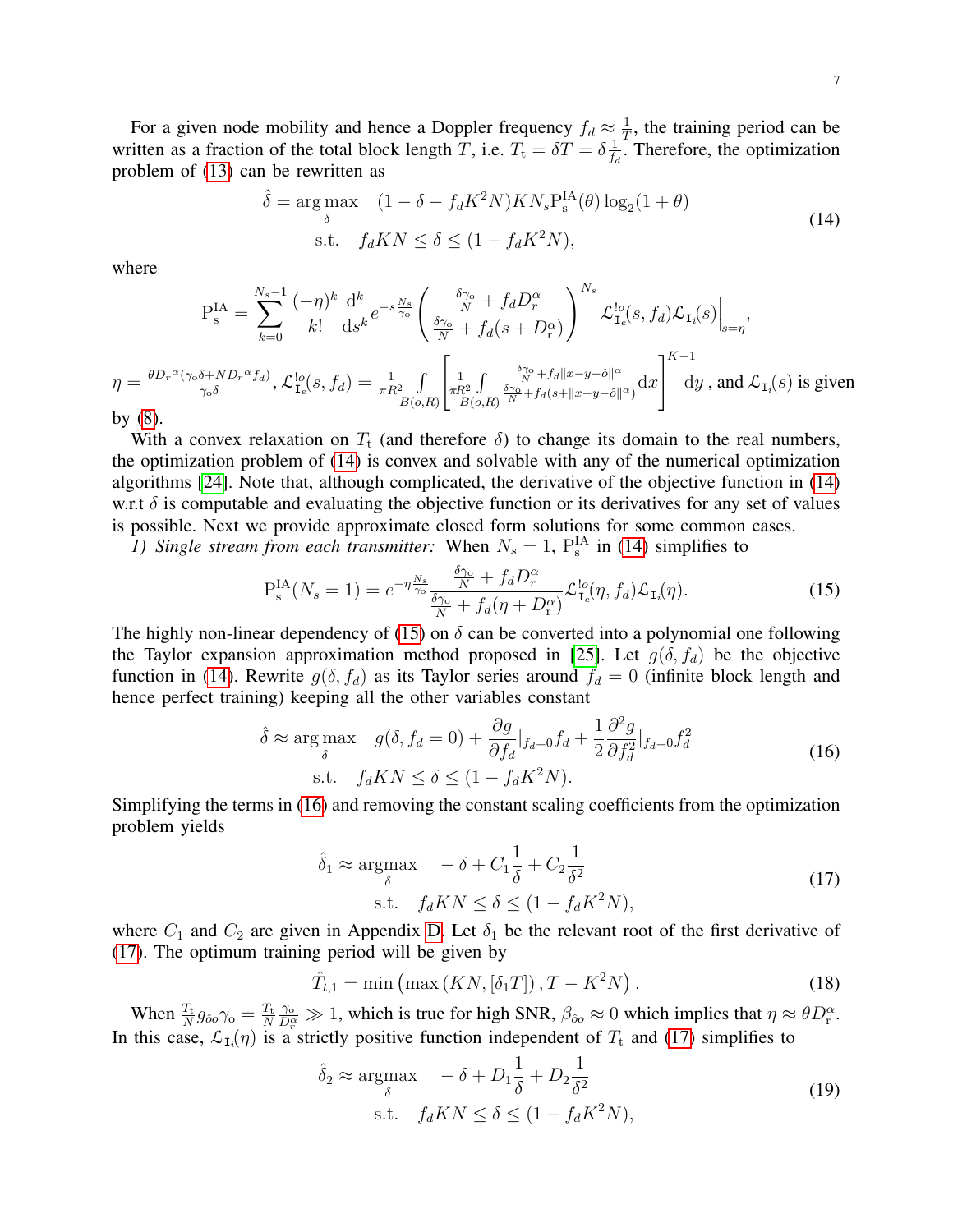where  $D_1$  and  $D_2$  are given in Appendix [E.](#page-15-0) Similar to  $\hat{T}_{t,1}$ , let  $\delta_2$  be the relevant root of the first derivative of [\(19\)](#page-6-4). The optimum training period will be given by

<span id="page-7-0"></span>
$$
\hat{T}_{t,2} = \min\left(\max\left(KN, \left[\delta_2 T\right]\right), T - K^2 N\right). \tag{20}
$$

<span id="page-7-4"></span>*2)* Greater than one stream from each transmitter: For  $N_s > 1$ , the same approach taken to derive [\(18\)](#page-6-5) and [\(20\)](#page-7-0) can be used to approximately solve for the optimum training period. Alternatively, bounds given in [\(9\)](#page-5-4), [\(10\)](#page-5-5), and Lemma [2](#page-5-1) can be used to derive simpler (and less accurate) results. We believe the involved expressions in this case do not provide additional insight into the problem at this point and are not presented here.

#### *D. Transmission Capacity*

Let  $q(\lambda_p) = 1 - P_s^{\text{IA}}(\theta) = \epsilon$ . Accounting for overhead, the normalized transmission capacity is

<span id="page-7-3"></span><span id="page-7-1"></span>
$$
C(\epsilon) = \frac{T - K^2 N - \hat{T}_t}{T} q^{-1}(\epsilon) K(1 - \epsilon).
$$
 (21)

With the probability of successful transmission as given by [\(6\)](#page-4-3), the exact expression of  $q^{-1}(\epsilon)$ for general  $N_s$  is not analytically tractable. Next we give its exact expression for the case of  $N_s = 1$  and provide a bound for general  $N_s > 1$ .

*1) Single stream from each transmitter:* Using [\(6\)](#page-4-3)

<span id="page-7-2"></span>
$$
q(\lambda_p) = 1 - e^{-\hat{\eta} \frac{N_s}{\gamma_o}} \left( \frac{\frac{\hat{T}_{\rm t}\gamma_o}{N} + D_{\rm r}^{\alpha}}{s + \frac{\hat{T}_{\rm t}\gamma_o}{N} + D_{\rm r}^{\alpha}} \right) \mathcal{L}_{\rm I_e}^{lo}(\hat{\eta}) \mathcal{L}_{\rm I_i}(\hat{\eta}) = \epsilon, \tag{22}
$$

where  $\hat{\eta} = \eta|_{T_t = \hat{T}_t}$ . Substituting [\(7\)](#page-4-0) and [\(8\)](#page-4-1) into [\(22\)](#page-7-1) gives

$$
q^{-1}(\epsilon) = \lambda_p^{\epsilon} = \frac{\log_{\epsilon} \left( \frac{e^{-\hat{\eta} \frac{N_s}{\gamma_0}}}{1-\epsilon} \frac{\frac{\hat{T}_1 \gamma_0}{N} + D_{\Gamma}^{\alpha}}{\frac{\hat{T}_1 \gamma_0}{N} + \hat{\eta} + D_{\Gamma}^{\alpha}} \frac{1}{\pi R^2} \int_{B(o,R)} \left( \frac{\frac{1}{N} \int_{\overline{R}^2} \int_{\overline{R}^2 \gamma_0 + ||x - y - \hat{o}||^{\alpha}}}{B(o,R) \hat{\eta} + \frac{\hat{T}_1 \gamma_0}{N} + ||x - y - \hat{o}||^{\alpha}} \right)^{N_s} dx \right] dy}{\int_{\mathbb{R}^2} 1 - \left[ \frac{1}{\pi R^2} \int_{B(o,R)} \left( \frac{||x - y||^{\alpha}}{\hat{\eta} + ||x - y||^{\alpha}} \right)^{N_s} dx \right] dy}, \quad (23)
$$

where  $\hat{T}_t$  is the optimum training period obtained earlier. Using [\(23\)](#page-7-2), [\(21\)](#page-7-3) can be computed.

*2)* Greater than one stream from each transmitter: When  $\hat{\eta} > (N_s - 1)/e$ , using Lemma [2](#page-5-1)

$$
q(\lambda_p) \ge 1 - \sum_{k=0}^{N_s - 1} \frac{\hat{\eta}^k}{k!} e^{-(\hat{\eta} - k/e) \frac{N_s}{\gamma_o}} \mathbb{E} e^{-(\hat{\eta} - k/e) g_{\hat{o}o} \beta_{\hat{o}o}^2 h_{\hat{o}o}} \mathcal{L}_{\mathbf{I}_e}^{!o}(\hat{\eta} - k/e) \mathcal{L}_{\mathbf{I}_i}(\hat{\eta} - k/e). \tag{24}
$$

Note that the expression for the optimum training when  $N_s > 1$  was not presented in Section [III-C2.](#page-7-4) Now, if  $\hat{\eta} \gg k/e$  for all  $k \in \{0, ..., N_s - 1\}$ ,  $\hat{\eta} - k/e \approx \hat{\eta}$  and hence [\(24\)](#page-7-5) equals

<span id="page-7-5"></span>
$$
q(\lambda_p) \ge 1 - \left(\sum_{k=0}^{N_s-1} \frac{\hat{\eta}^k}{k!} \right) e^{-\hat{\eta} \frac{N_s}{\gamma_o}} \mathbb{E} e^{-\hat{\eta} g_{\hat{o}o} \beta_{\hat{o}o}^2 h_{\hat{o}o}} \mathcal{L}_{\mathbf{I}_e}^{\mathbf{I}_o}(\hat{\eta}) \mathcal{L}_{\mathbf{I}_i}(\hat{\eta})
$$
  

$$
\Rightarrow \mathcal{L}_{\mathbf{I}_i}(\hat{\eta}) \ge \frac{1 - \epsilon}{\left(\sum_{k=0}^{N_s-1} \frac{\hat{\eta}^k}{k!} \right) e^{-\hat{\eta} \frac{N_s}{\gamma_o}} \mathbb{E} e^{-\hat{\eta} g_{\hat{o}o} \beta_{\hat{o}o}^2 h_{\hat{o}o}} \mathcal{L}_{\mathbf{I}_e}^{\mathbf{I}_o}(\hat{\eta})}
$$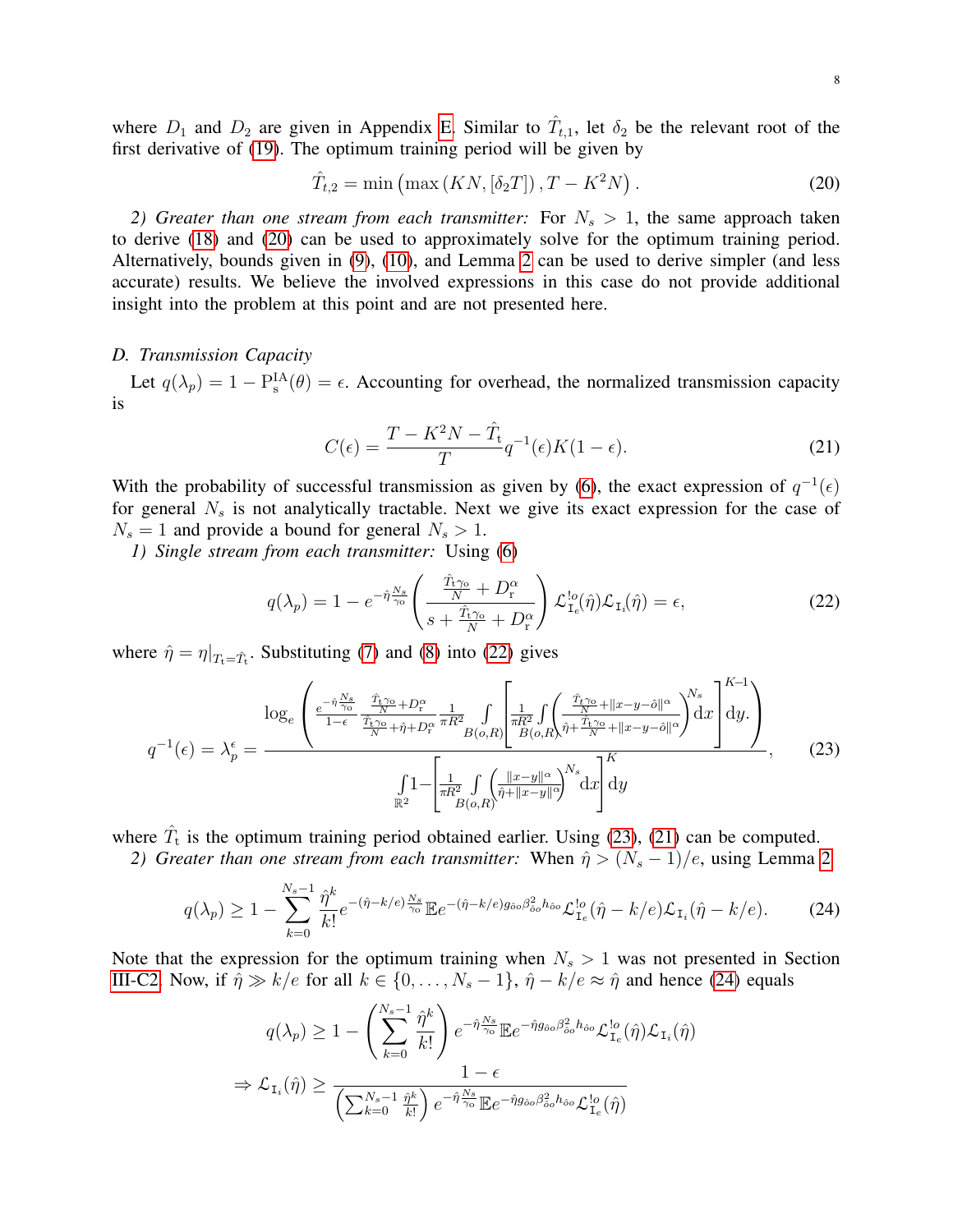$\Rightarrow \lambda_p^{\epsilon} \leq$  $\log_e\left(\frac{1}{1-}\right)$  $\frac{1}{1-\epsilon}\left(\sum_{k=0}^{N_s-1}\right)$  $\hat{\eta}^k$  $\hat{\eta}^k \over k! \bigg) \, e^{- \hat{\eta} \frac{N_s}{\gamma_{\rm o}}} \mathbb{E} e^{ - \hat{\eta} g_{\hat{o} o} \beta_{\hat{o} o}^2 h_{\hat{o} o}} \mathcal{L}_{\rm I_{e}}^{\rm lo}(\hat{\eta}) \Big)$ R  $\mathbb{R}^2$ 1−  $\begin{bmatrix} 1 \end{bmatrix}$  $\frac{1}{\pi R^2}$   $\int$  $B(o,R)$  $\int$   $||x-y||^{\alpha}$  $\frac{\|x-y\|^{\alpha}}{\hat{\eta}+\|x-y\|^{\alpha}}\Big|^{N_s}\!\mathrm{d}x$  $\mathcal{I}^K$  $\mathrm{d} y$  $(25)$ 

To simplify the integrations in [\(25\)](#page-8-1), one could also use the bound given by [\(10\)](#page-5-5) for  $\mathcal{L}_{I_e}^{!o}(\hat{\eta})$  or use a similar approach taken to obtain [\(9\)](#page-5-4) to find an appropriate bound for the denominator of [\(25\)](#page-8-1).

#### <span id="page-8-2"></span><span id="page-8-1"></span>IV. SPATIAL MULTIPLEXING

<span id="page-8-0"></span>An alternative strategy to IA is spatial multiplexing with an orthogonal multiple access technique, e.g. TDMA. We analyze open-loop spatial multiplexing where at each cluster only a single transmit/receiver pair communicate  $N$  streams without precoding. In short, we refer to TDMA+SM as SM. For a fair comparison with IA, we assume a similar CSI imperfection as in [\(2\)](#page-2-4). Therefore, the signal at a typical receiver can be written as

$$
\mathbf{y}_{\hat{x}} = g_{\hat{x}x} \left( \sqrt{(1-\beta_{\hat{x}x}^2)g_{\hat{x}x}} \mathbf{H}_{\hat{x}x}^w + \beta_{\hat{x}x} \mathbf{E}_{\hat{x}x} \right) \tilde{\mathbf{s}}_x + \mathbf{J}_c + \mathbf{u}_{\hat{x}},
$$

where  $\mathcal{I}_c$  is defined in [\(1\)](#page-2-3) with the difference that each cluster only has a single transmitter. In this case, the point process of the transmitters simplifies to the Poisson point process of the parent points. When  $\beta_{\hat{x}x} = 0$ , after a zero-forcing receiver based on  $\mathbf{H}_{\hat{x}x}$ , the SINR of the *n*th stream at a typical receiver can be written as

$$
\gamma_{\hat{x},n}^{\text{SM}} = \frac{g_{\hat{x}x}}{\mathbf{e}_n^* \left(\mathbf{H}_{\hat{x}x}^w\right)^{-1} \left(\frac{N}{\gamma_o} \mathbf{I}_N + \sum_{z \in \Phi/\Psi_o} g_{\hat{x}z} \mathbf{H}_{\hat{x}z} \mathbf{H}_{\hat{x}z}^*\right) \left(\left(\mathbf{H}_{\hat{x}x}^w\right)^{-1}\right)^* \mathbf{e}_n},\tag{26}
$$

where we have assumed the interference values from different transmitters are independent. The probability of success is given by [\[26\]](#page-16-24)

<span id="page-8-3"></span>
$$
P_s^{\rm SM}(\theta) = \mathbb{P}^{\rm lo}(\gamma_{\hat{x},n}^{\rm SM} > \theta) = \exp\left(-\lambda_p \theta^{\frac{2}{\alpha}} D_r^2 \partial - \theta D_r^{\alpha} \frac{N}{\gamma_0}\right),\tag{27}
$$

where  $\theta = \frac{\pi \Gamma \left(N + \frac{2}{\alpha}\right) \Gamma\left(1 - \frac{2}{\alpha}\right)}{\Gamma(N)}$  $\frac{\alpha}{\Gamma(N)}$ . With imperfect CSI, we assume the receivers compute their zeroforcing receivers based on the estimated channel values and ignore the estimation error. Then, the denominator of [\(26\)](#page-8-2) will have an additional term of  $g_{\hat{x}x}\beta_{\hat{x}x}^2 \mathbf{E}_{\hat{x}x} \mathbf{E}_{\hat{x}x}^*$  inside the parenthesis. As the channel estimation error is independent of the estimated channel and the transmitter/receiver distance is fixed to  $D_r$ , this additional term is effectively increasing the noise spectral density from  $N_0$  to  $N_0 + P g_{\hat{x}x} \beta_{\hat{x}x}^2$ . As the numerator of [\(26\)](#page-8-2) also changes to  $g_{\hat{x}x} (1 - \beta_{\hat{x}x}^2)$ , in case of imperfect CSI as in [\(2\)](#page-2-4), the probability of success at a typical receiver for any of the streams changes from [\(27\)](#page-8-3) to

<span id="page-8-4"></span>
$$
P_s^{\rm SM}(\theta) = \mathbb{P}^{\rm lo}(\gamma_{\hat{x},n}^{\rm SM} > \theta) = \exp\left(-\lambda_p \tilde{\theta}^{\frac{2}{\alpha}} D_r^2 \mathcal{J} - \tilde{\theta} D_r^{\alpha} \frac{N \tilde{N}_o}{P}\right),\tag{28}
$$

where  $\tilde{\theta} = \frac{\theta}{1-\theta}$  $\frac{\theta}{1-\beta_{\hat{x}x}^2}$  and  $\tilde{N}_o = N_o + P g_{\hat{x}x} \beta_{\hat{x}x}^2$ .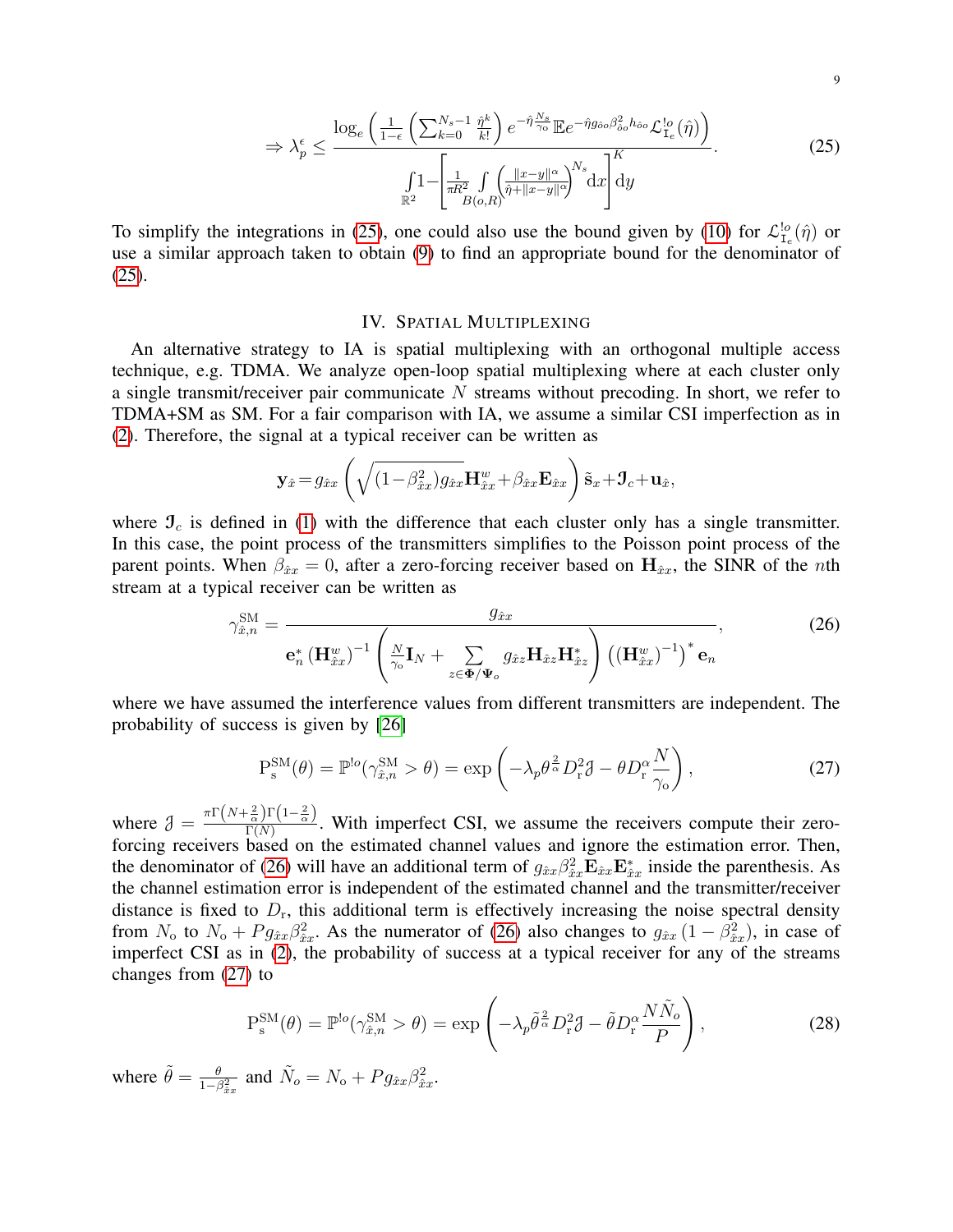#### *A. Optimum Training Period*

Similar to the IA case, each node selects a training period that optimizes its own (its own cluster's) goodput. Unlike IA, however, here the minimum training period for each transmit/receive pair is N and no resources are spent for feedback. Hence

<span id="page-9-0"></span>
$$
\hat{T}_{t}^{\text{SM}} = \underset{T_{t}}{\operatorname{argmax}} \quad \frac{T - T_{t}}{T} N P_{s}^{\text{SM}}(\theta) \log_{2}(1 + \theta)
$$
\n
$$
\text{s.t.} \quad N \leq T_{t} \leq T. \tag{29}
$$

It is possible to show that the optimization problem of [\(29\)](#page-9-0), after a convex relaxation on  $T_t$ , is also a convex problem and any of the numerical optimization algorithms [\[24\]](#page-16-22) can be used to solve for the optimum  $\hat{T}_{\text{t}}^{\text{SM}}$ . Nevertheless, similar to the optimization problem of [\(14\)](#page-6-0), we first replace the objective function of [\(29\)](#page-9-0) with its second order Taylor expansion around  $f_d = 0$ (infinite block length and hence perfect training) holding all the other variables constant, and then obtain an approximate closed-form solution for  $\hat{T}_{t}^{SM}$ 

$$
\hat{\delta}^{\rm SM} = \underset{\delta^{\rm SM}}{\text{argmax}} \quad (1 - \delta) N P_{\rm s}^{\rm SM}(\theta) \log_2(1 + \theta)
$$
\n
$$
\text{s.t.} \quad N \le T_{\rm t} \le T. \tag{30}
$$

Removing the constant coefficients and simplifying the terms, the new optimization problem derived from the 2nd order Taylor series expansion of the objective function in [\(30\)](#page-9-1) is

<span id="page-9-2"></span><span id="page-9-1"></span>
$$
\hat{\delta}^{\rm SM} \approx \underset{\delta}{\text{argmax}} \quad -\delta + B_1 \frac{1}{\delta} + B_2 \frac{1}{\delta^2}
$$
\n
$$
\text{s.t.} \quad f_d N \le \delta \le 1,
$$
\n
$$
(31)
$$

where  $B_1$  and  $B_2$  are given in Appendix [F.](#page-15-1) Similar to the IA case, let  $\delta_3$  be the relevant root of the first derivative of [\(31\)](#page-9-2). The optimum training period will be given by

$$
\hat{T}_t^{\text{SM}} = \min\left(\max\left(N, [\delta_3 T]\right), T\right). \tag{32}
$$

#### *B. Transmission Capacity*

For a given block length  $T$ , accounting for overhead, the normalized transmission capacity is

<span id="page-9-5"></span><span id="page-9-4"></span><span id="page-9-3"></span>
$$
c(\epsilon) = \frac{T - \hat{T}_t^{\text{SM}}}{T} N \lambda_p^{\epsilon} (1 - \epsilon).
$$
 (33)

Using [\(28\)](#page-8-4),  $\lambda_p^{\epsilon}$  is found as

$$
\lambda_p^{\epsilon} = \frac{N}{\tilde{\theta}^{2/\alpha} D_{\rm r}^2 \mathcal{J}} \left( \log \left( \frac{1}{1 - \epsilon} \right) - \frac{\tilde{\theta} D_{\rm r}^{\alpha} N \tilde{N}_o}{P} \right),\tag{34}
$$

where in computing  $\tilde{\theta}$  and  $\tilde{N}_o$ , the optimum training period,  $\hat{T}_{t}^{SM}$ , is used.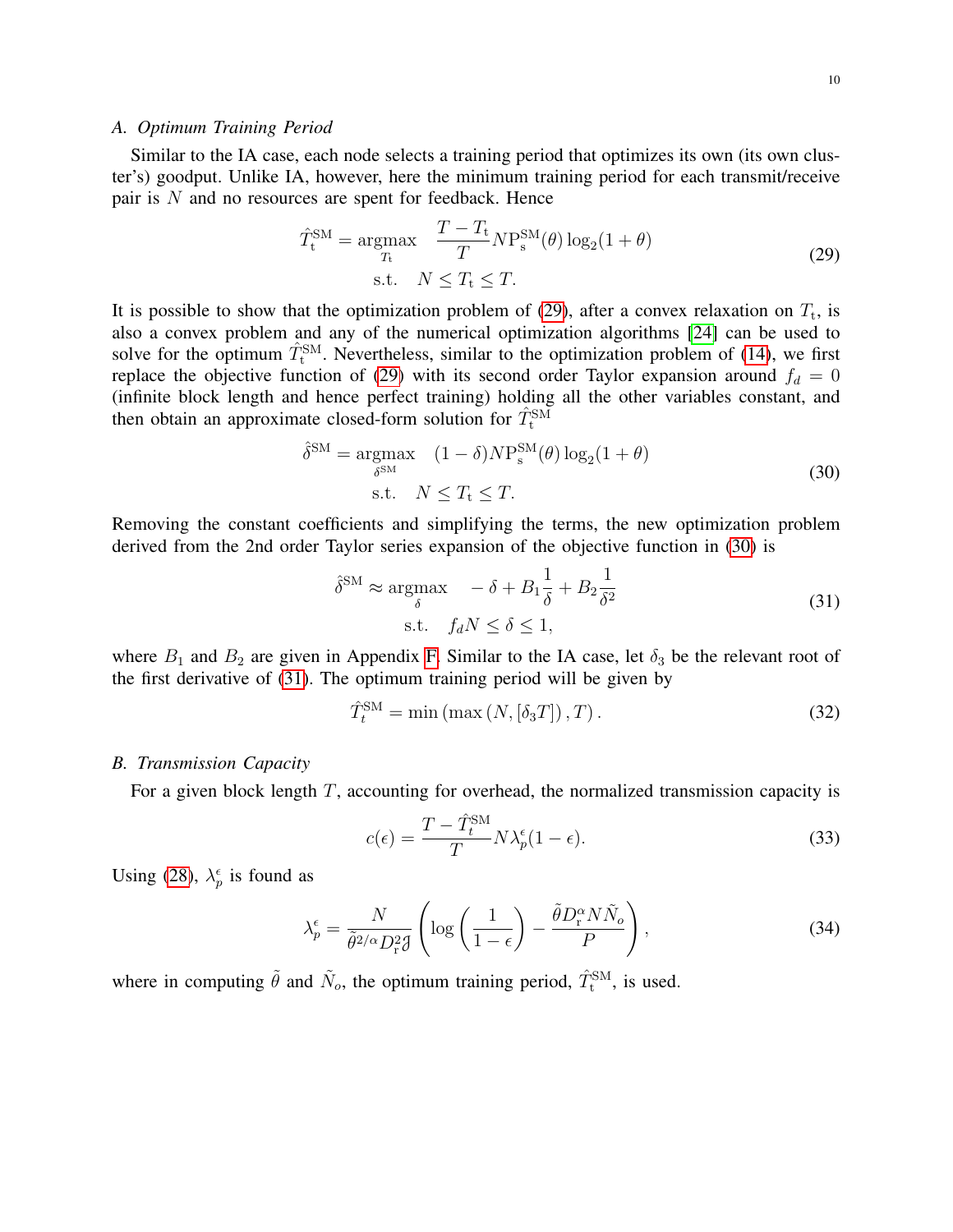#### V. NUMERICAL EXAMPLES AND DISCUSSION

<span id="page-10-0"></span>In this section, we present numerical examples demonstrating both the accuracy of the developed theory for analyzing large IA networks and the effectiveness of such analysis in discovering operating regimes where IA outperforms other transmission schemes. For simplicity, we focus on the case of  $K = 3$ ,  $N = 2$ , and  $N_s = 1$ . To further reduce the number of involved variables, we set R to  $D_c = 0.5 \lambda_p^{0.5}$  (average distance between the cluster centers) and set  $D_r$  to  $\frac{R}{5}$ . In this way, by increasing  $D_c$ , all the nodes move away from each other. We set  $N<sub>o</sub>$  to 1 and unless otherwise stated, it is also assumed that all the clusters are transmitting simultaneously. In the forthcoming discussions, perfect channel estimation corresponds to very large values of  $T_t$  where  $\beta$  is assumed to be 0 and the worst channel estimation corresponds to assigning the least number of channel instances required for training the cross links in an IA cluster, i.e.  $T_t = KN$ . Note that for perfect CSI, [\(38\)](#page-12-0) and [\(7\)](#page-4-0) are both equal to 1.

Probability of successful transmission with perfect CSI Assume perfect channel state information and  $\gamma_0 = 30$  dB.  $P_s^{\text{IA}}$  and  $P_s^{\text{SM}}$  given by [\(6\)](#page-4-3) and [\(27\)](#page-8-3) as a function of the SINR threshold for three values of the average distance between the cluster centers in shown in Fig. [2.](#page-18-1) As can be seen, for very dense networks, SM outperforms IA which can be explained by the reduced inter-cluster interference due to only a single transmit/receiver pair being active at each cluster. In addition, for moderately dense networks, IA outperforms SM only at high  $\theta$ which highlights the nonlinear nature of such comparisons. For very low node density, IA has better performance than SM when the increased distance between transmit/receive pairs does not enforce a zero probability of successful transmission.

Probability of successful transmission with imperfect CSI Now assume the worst channel estimation error variance for IA with the same  $\gamma_0 = 30$  dB. The questions of interest are i) how much the performance of IA will be affected by introducing the imperfect CSI and ii) how does the relative performance between IA and SM change in this scenario. For the same values of  $D_c$ and  $\theta$  as in Fig. [2,](#page-18-1) the probabilities of successful transmission for IA and SM when the training period is lowered to  $KN = 6$  is shown in Fig. [3.](#page-19-0)  $P_s^{\text{IA}}$  and  $P_s^{\text{SM}}$  remain relatively unchanged for dense networks but are reduced for moderate and high node densities. Compared to the perfect CSI case, SM now outperforms IA for a larger range of  $\theta$  for moderate node densities. Also, IA has lost most of its advantages at moderate node densities (from maximum of 0.1 to 0.06) and the gap between IA and SM has decreased for the widely dispersed network. As a reference, the error of [\(6\)](#page-4-3) when  $T_t = 6$  compared with numerical results for the curves shown in Fig. [3,](#page-19-0) in the worst case, is less than 0.0035.

**Optimum training period** Again, assume  $\gamma_0 = 30$  dB. The optimum training period as obtained using [\(18\)](#page-6-5) and [\(32\)](#page-9-3) for IA and SM together with the corresponding optimum values found through numerically optimizing [\(13\)](#page-5-3) and [\(29\)](#page-9-0) for  $\theta = 20$  dB and two values of cluster radius (and hence average cluster center distance) as a function of total frame length, T, is shown in Fig. [4.](#page-19-1) As can be seen, [\(18\)](#page-6-5) and [\(32\)](#page-9-3) can be used to accurately find the optimum training period for a wide range of node density and total frame length. As expected, IA requires more training than SM but surprisingly, the ratio of the optimum training periods between the two transmission techniques seems to be a constant value independent of the total block length, T, which requires further analysis not in the scope of this work. Also, as the Taylor expansions used to derive [\(4\)](#page-19-1) and [\(18\)](#page-6-5) are at  $T = \infty$ , small inaccuracies at small frame lengths is expected. Moreover, the numerical errors in numerically calculating the integrals of the coefficients in [\(18\)](#page-6-5) become harder to confine as  $R$  (and hence the integration ranges) increases which explains the deviation of the results obtained using [\(18\)](#page-6-5) from the true optimum points for  $R=5$ .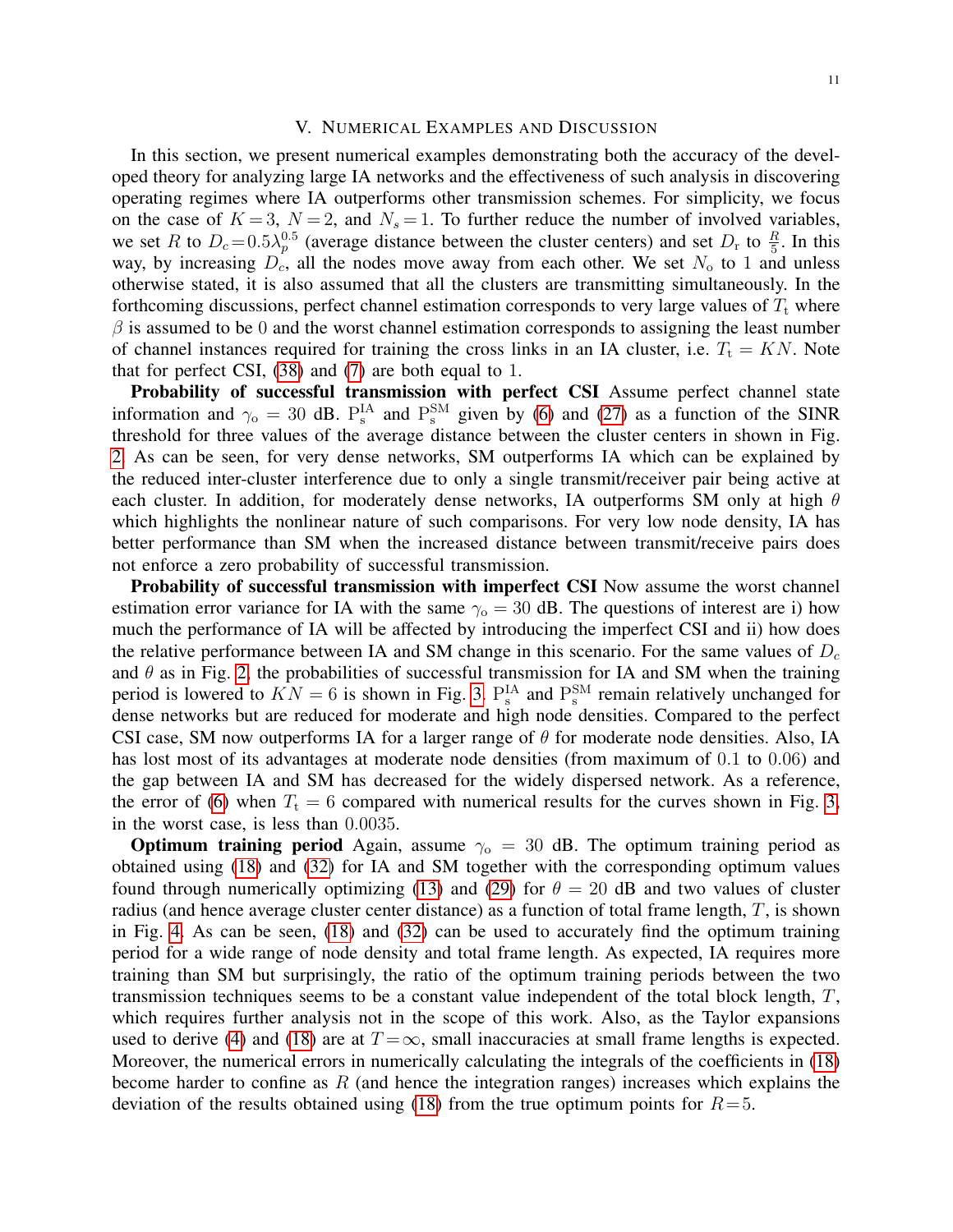**Transmission capacity** Now fix the SINR threshold in [\(23\)](#page-7-2) and [\(34\)](#page-9-4) to  $\theta = 17$  dB and fix the maximum tolerable outage probability to  $\epsilon = 0.1$ . The maximum cluster density,  $\lambda_P^{\epsilon}$ , as given by [\(23\)](#page-7-2) and [\(34\)](#page-9-4) and the corresponding transmission capacities given by [\(22\)](#page-7-1) and [\(33\)](#page-9-5) for two values of cluster radius,  $R$ , and two values of the total block length,  $T$ , as a function of transmit SNR,  $\gamma_0$ , are shown in Fig. [5](#page-20-0) and Fig. [6.](#page-20-1) Note that for  $R = 5$  only  $T = 200$  curves are shown as  $T = 1000$  curves were not conveying any new observations. Also, for both IA and SM, optimum training periods are used to compute the transmission capacity. As seen in Fig. [5,](#page-20-0) except for the high SNR values, increasing  $T$  allows for a better channel estimate at the receivers and consequently each receiver can tolerate more inter-cluster interference and hence a large cluster density. Also as the radius of each cluster increases, the channel estimation errors increase and the maximum tolerable cluster density decreases. Although by increasing  $T$ , the crossing point between IA and SM for  $\lambda_P^{\epsilon}$  shifts to a lower SNR value, the corresponding crossing point for the transmission capacity shifts to higher SNR values which highlights the tradeoff between a higher obtainable throughput by increasing  $K$  in each cluster and the accompanying higher accumulated non-aligned interference at each receiver due to the imperfect CSI estimation.

#### VI. CONCLUSION

<span id="page-11-0"></span>In this paper, we obtained an expression for the probability of successful transmission in a clustered MIMO IA network when the communication takes place over a Rayleigh fading quasi-static block-fading channel of a finite length and the impact of channel estimation on the accuracy of the obtained CSI is taken into account. We formulated an optimization of the training period length and explicitly solved it for the case of a single stream from each transmitter. We then presented the exact transmission capacity for the same case of a single stream from each transmitter and also provided an upper bound for the general case. Through simulations, we showed that probability of successful transmission and transmission capacity of TDMA+SM can be higher than IA in dense networks or when the mobility of the nodes is high.

Our analyses in this paper were based on a generic IA filter design approach where the only goal of the transmitters is to align the interference without optimizing the direct links. Any such variations of the IA algorithm can potentially increase the gains of IA but quantifying such transmission techniques are out of the scope of this work. Moreover, we assumed a perfect analog feedback link for IA where only the minimum required channel resources are used to relay the exact estimated channel values at the receivers to the rest of the nodes in each cluster. By using the results of [\[10\]](#page-16-9), it is possible to include the analog feedback analysis but doing so would result in more involved expressions not benefiting the current scope of this work. Other optimization problems, such as optimizing the SINR threshold for the maximum tolerable outage probability, can be readily defined using the results of this paper.

# <span id="page-11-1"></span>APPENDIX A

# PROOF OF THEOREM [1](#page-4-4)

Since  $h_{\hat{o}o} \sim \Gamma(N_s, 1)$ , its complementary cumulative distribution function is  $F(x) = \frac{\Gamma(N_s, x)}{\Gamma(N_s)}$  $e^{-x} \sum_{k=0}^{N_s-1}$  $x^k$  $\frac{x^k}{k!}$ . Hence,

$$
P_s^{IA}(\theta) = \mathbb{P}^{lo} \left( \frac{g_{\hat{o}o}(1 - \beta_{\hat{o}o}^2)h_{\hat{o}o}}{\frac{N_s}{\gamma_o} + I_s + I_e + I_i} > \theta \right) = \mathbb{P}^{lo} \left( h_{\hat{o}o} > \eta \left( \frac{N_s}{\gamma_o} + I_s + I_e + I_i \right) \right)
$$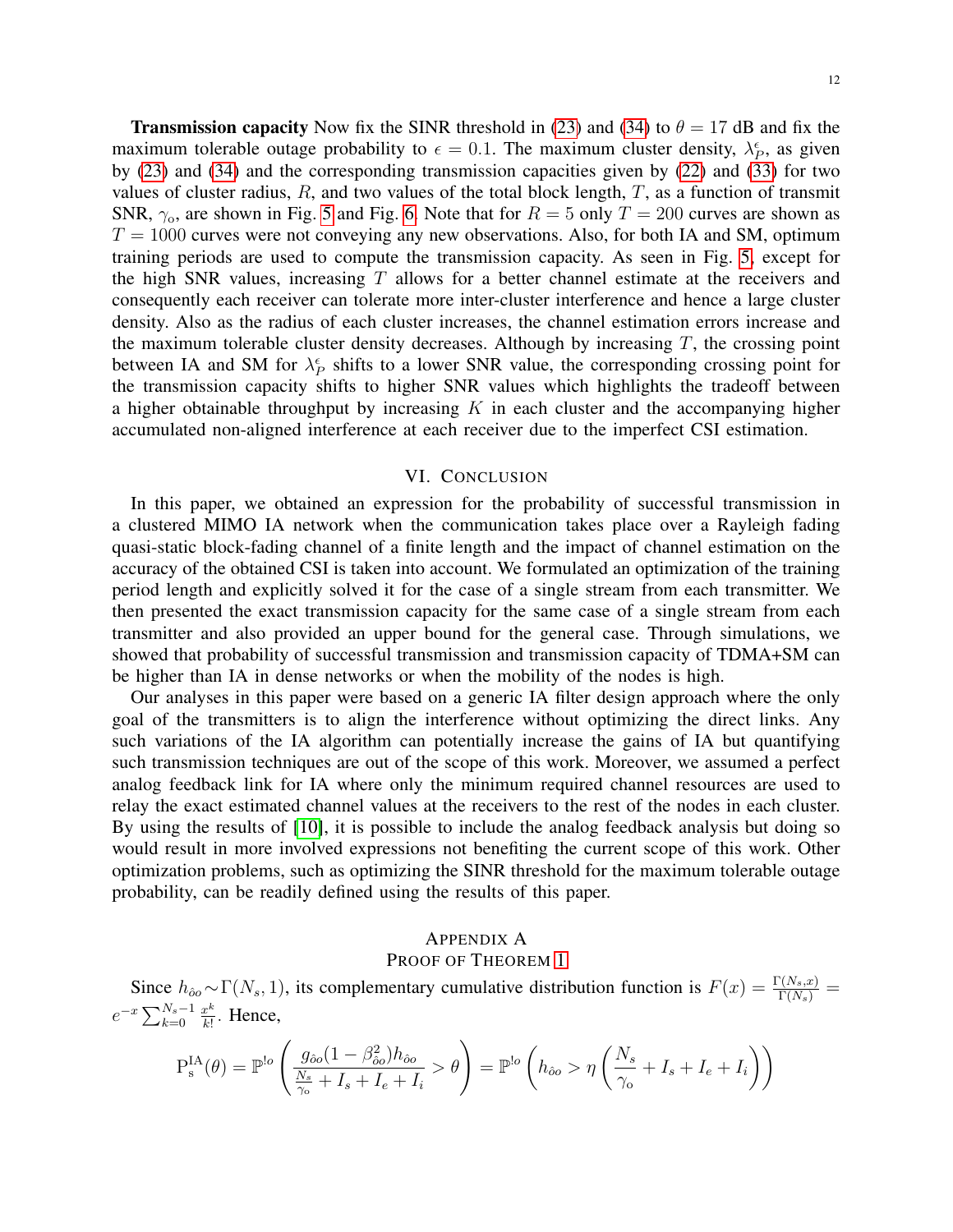<span id="page-12-5"></span>
$$
\stackrel{(a)}{=} \sum_{k=0}^{N_s-1} \frac{\eta^k}{k!} \mathbb{E}^{!o} \Bigg[ \left( \frac{N_s}{\gamma_o} + I_s + I_e + I_i \right) \stackrel{k}{e}^{-\eta \left( \frac{N_s}{\gamma_o} + I_s + I_e + I_i \right)} \Bigg] \tag{35}
$$

<span id="page-12-1"></span>
$$
\stackrel{(b)}{=} \sum_{k=0}^{N_s-1} \frac{(-\eta)^k}{k!} \frac{\mathrm{d}^k}{\mathrm{d} s^k} \mathbb{E}^{!o} e^{-s\left(\frac{N_s}{\gamma_o} + I_s + I_e + I_i\right)}\Big|_{s=\eta},\tag{36}
$$

where (a) follows from distribution of  $h_{\hat{o}o}$  and (b) from the derivative property of the Laplace transform. Since  $I_s$ ,  $I_e$ , and  $I_i$  in [\(5\)](#page-3-2) are all independent, [\(36\)](#page-12-1) equals

$$
P_s^{IA}(\theta) = \sum_{k=0}^{N_s - 1} \frac{(-\eta)^k}{k!} \frac{d^k}{ds^k} e^{-s\frac{N_s}{\gamma_o}} E e^{-sI_s} E^{lo} e^{-sI_e} E^{lo} e^{-sI_i} \Big|_{s=\eta}
$$
  
= 
$$
\sum_{k=0}^{N_s - 1} \frac{(-\eta)^k}{k!} \frac{d^k}{ds^k} e^{-s\frac{N_s}{\gamma_o}} E e^{-s g_{\hat{o}o} \beta_{\hat{o}o}^2 h_{\hat{o}o}} \mathcal{L}_{I_e}^{lo}(s) \mathcal{L}_{I_i}(s) \Big|_{s=\eta},
$$
 (37)

where  $\mathcal{L}_{I_e}^{lo}(s)$  is the Laplace transform of the intra-cluster interference w.r.t the reduced Palm measure and  $\mathcal{L}_{I_i}(s)$  is the Laplace transform of the inter-cluster interference. Since  $h_{\hat{o}o} \sim \Gamma(N_s, 1)$ , using  $(3)$ ,

<span id="page-12-6"></span><span id="page-12-2"></span><span id="page-12-0"></span>
$$
\mathbb{E}e^{-sg_{\hat{o}o}\beta_{\hat{o}o}^2h_{\hat{o}o}} = \left(\frac{\frac{T_{\rm t}\gamma_o}{N} + D_{\rm r}^\alpha}{s + \frac{T_{\rm t}\gamma_o}{N} + D_{\rm r}^\alpha}\right)^{N_s}.\tag{38}
$$

We now evaluate  $\mathcal{L}_{I_e}^{!o}(s)$ 

$$
\mathcal{L}_{I_e}^{lo}(s) = \mathbb{E}^{lo} \left[ e^{-s \sum_{z \in \Psi_o} g_{\hat{o}z} \beta_{\hat{o}z}^2 h_{\hat{o}z}} \right] = \mathbb{E}^{lo} \left[ \prod_{z \in \Psi_o} e^{-s g_{\hat{o}z} \beta_{\hat{o}z}^2 h_{\hat{o}z}} \right]
$$

$$
\stackrel{(a)}{=} \mathbb{E}^{lo} \left[ \prod_{z \in \Psi_o} \left( \frac{1}{1 + s g_{\hat{o}z} \beta_{\hat{o}z}^2} \right)^{N_s} \right]
$$

$$
= \mathbb{E}^{lo} \left[ \prod_{z \in \Psi_o} \left( \frac{\frac{T_1 \gamma_o}{N} + ||z - \hat{o}||^{\alpha}}{s + \frac{T_1 \gamma_o}{N} + ||z - \hat{o}||^{\alpha}} \right)^{N_s} \right],
$$
(39)

where (a) follows from the Laplace transform of  $h_{\hat{\sigma}z}$  and in the last step  $||x||^{-\alpha}$  was substituted for the path loss. Observe that [\(39\)](#page-12-2) is the probability generating functional (PGF) of the representative cluster  $\Psi_o$  w.r.t its reduced Palm probability. We now use the following result from [\[17,](#page-16-15) Lemma 1] which we state for completeness. For any function  $f(x): \mathbb{R}^2 \to \mathbb{R}^+$ ,

$$
\mathbb{E}^{!o} \prod_{x \in \Psi_o} f(x) = \frac{1}{\pi R^2} \int_{A = B(o,R)} \left( \frac{1}{\pi R^2} \int_{A = B(o,R)} f(x - y) dx \right)^{K-1} dy.
$$
 (40)

Using  $(40)$ ,  $(39)$  equals

<span id="page-12-4"></span><span id="page-12-3"></span>
$$
\mathcal{L}_{I_e}^{!o}(s) = \frac{1}{\pi R^2} \int_{B(o,R)} \left[ \frac{1}{\pi R^2} \int_{B(o,R)} \left( \frac{\frac{T_t \gamma_o}{N} + ||x - y - \hat{o}||^{\alpha}}{s + \frac{T_t \gamma_o}{N} + ||x - y - \hat{o}||^{\alpha}} \right)^{N_s} dx \right]^{K-1} dy.
$$
 (41)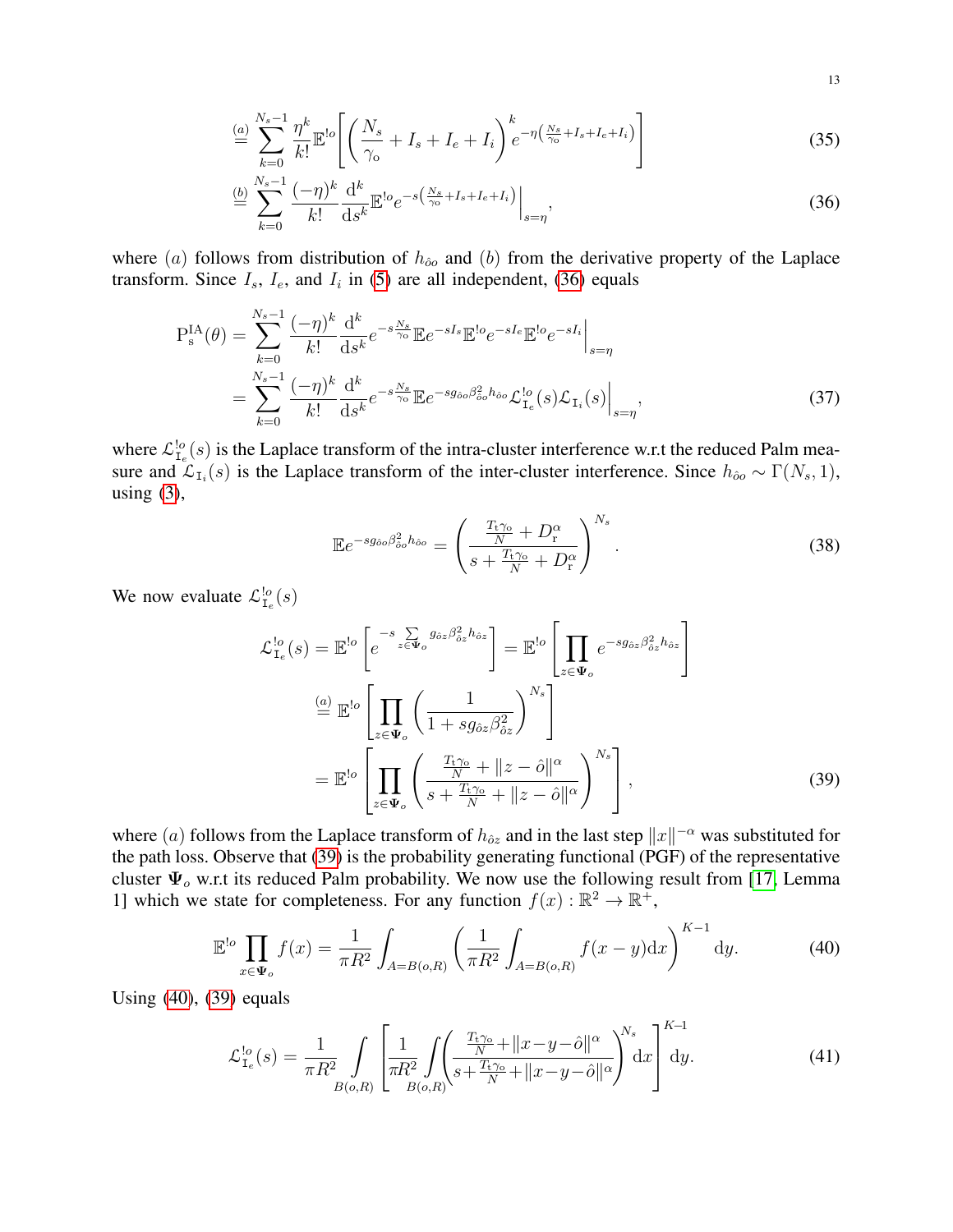We now focus on  $\mathcal{L}_{I_i}(s)$ 

$$
\mathcal{L}_{\mathrm{I}_{i}}(s) = \mathbb{E}^{\mathrm{lo}}\left[e^{-s\sum_{x\in\Phi}g_{\delta x}h_{\delta x}}\right] = \mathbb{E}^{\mathrm{lo}}\left[\prod_{x\in\Phi}\left(\frac{1}{1+s\|x-\hat{o}\|^{-\alpha}}\right)^{N_{s}}\right]
$$

$$
\stackrel{(a)}{=} \exp\left(-\lambda_{p}\int_{\mathbb{R}^{2}}1-\left[\frac{1}{\pi R^{2}}\int_{B(o,R)}\left(\frac{\|x-y\|^{\alpha}}{s+\|x-y\|^{\alpha}}\right)^{N_{s}}\right]^{K}\mathrm{d}y\right),\tag{42}
$$

where  $(a)$  follows from [\(43\)](#page-13-1) which characterizes the PGF of a Poisson cluster process [\[16\]](#page-16-14)

$$
\mathbb{E}\prod_{x\in\Phi}f(x) = \exp\left(-\lambda_p \int\limits_{\mathbb{R}^2} 1 - \left(\frac{1}{\pi R^2} \int\limits_{B(o,R)} f(x-y) \mathrm{d}x\right)^K \mathrm{d}y\right). \tag{43}
$$

Note that in [\(41\)](#page-12-4), x and y vary within a cluster, while in [\(42\)](#page-13-2), y varies over the whole plane. Also, in [\(41\)](#page-12-4), the interference is only from the other  $K-1$  transmitters in the cluster and hence the exponent of  $K - 1$ , while in [\(42\)](#page-13-2), the interference is from all the K transmitters at each cluster and hence the exponent of K.

## <span id="page-13-4"></span><span id="page-13-3"></span><span id="page-13-2"></span><span id="page-13-1"></span><span id="page-13-0"></span>APPENDIX B PROOF OF LEMMA [1](#page-5-0)

Define the following PDF

$$
f_p(x) = \begin{cases} \frac{1}{\pi R^2} & x \in B(o, R) \\ 0 & \text{Otherwise} \end{cases}
$$
 (44)

Now, using [\(44\)](#page-13-3)

$$
\mathcal{L}_{\mathrm{I}_{i}}(s) = \exp\left(-\lambda_{p} \int_{\mathbb{R}^{2}} 1 - \left[\frac{1}{\pi R^{2}} \int_{B(o,R)} \mathbb{E}_{h}[e^{-sh||x-y||^{-\alpha}}] dx\right]^{K} dy\right)
$$

$$
= \exp\left(-\lambda_{p} \int_{\mathbb{R}^{2}} 1 - \left[\int_{\mathbb{R}^{2}} \mathbb{E}_{h}[e^{-sh||x-y||^{-\alpha}}] f_{p}(x) dx\right]^{K} dy\right).
$$
(45)

Therefore, the inner integral in [\(45\)](#page-13-4) can be seen as the expectation of  $\mathbb{E}_h[e^{-sh||x-y||^{-\alpha}}]$  w.r.t  $f_p(x)$ . Using Jensen's inequality, as  $(\mathbb{E}_x[z])^K \leq \mathbb{E}_x[z^K]$  for  $K > 2$ , it follows from [\(45\)](#page-13-4) that

$$
\mathcal{L}_{\mathrm{I}_{i}}(s) \leq \exp\left(-\lambda_{p} \int_{\mathbb{R}^{2}} 1 - \int_{\mathbb{R}^{2}} f_{p}(x) \mathbb{E}_{h} [e^{-sh||x-y||^{-\alpha}}]^{K} \mathrm{d}x \mathrm{d}y\right)
$$

$$
\stackrel{(a)}{=} \exp\left(-\lambda_{p} \int_{\mathbb{R}^{2}} \int_{\mathbb{R}^{2}} \left(1 - \left(\frac{||x-y||^{\alpha}}{s+||x-y||^{\alpha}}\right)^{KN_{s}}\right) f_{p}(x) \mathrm{d}x \mathrm{d}y\right)
$$

$$
= \exp\left(-\lambda_{p} \int_{\mathbb{R}^{2}} f_{p}(x) \int_{\mathbb{R}^{2}} \left(1 - \left(\frac{||y'||^{\alpha}}{s+||y'||^{\alpha}}\right)^{KN_{s}}\right) \mathrm{d}y' \mathrm{d}x\right)
$$

$$
= \exp\left(-\lambda_{p} s^{2/\alpha} \frac{\Gamma(KN_{s} + 2/\alpha)\Gamma(1 - 2/\alpha)}{\Gamma(KN_{s})} \int_{\mathbb{R}^{2}} f_{p}(x) \mathrm{d}x\right)
$$

$$
= \exp\left(-\lambda_{p} s^{2/\alpha} \frac{\Gamma(KN_{s} + 2/\alpha)\Gamma(1 - 2/\alpha)}{\Gamma(KN_{s})}\right),
$$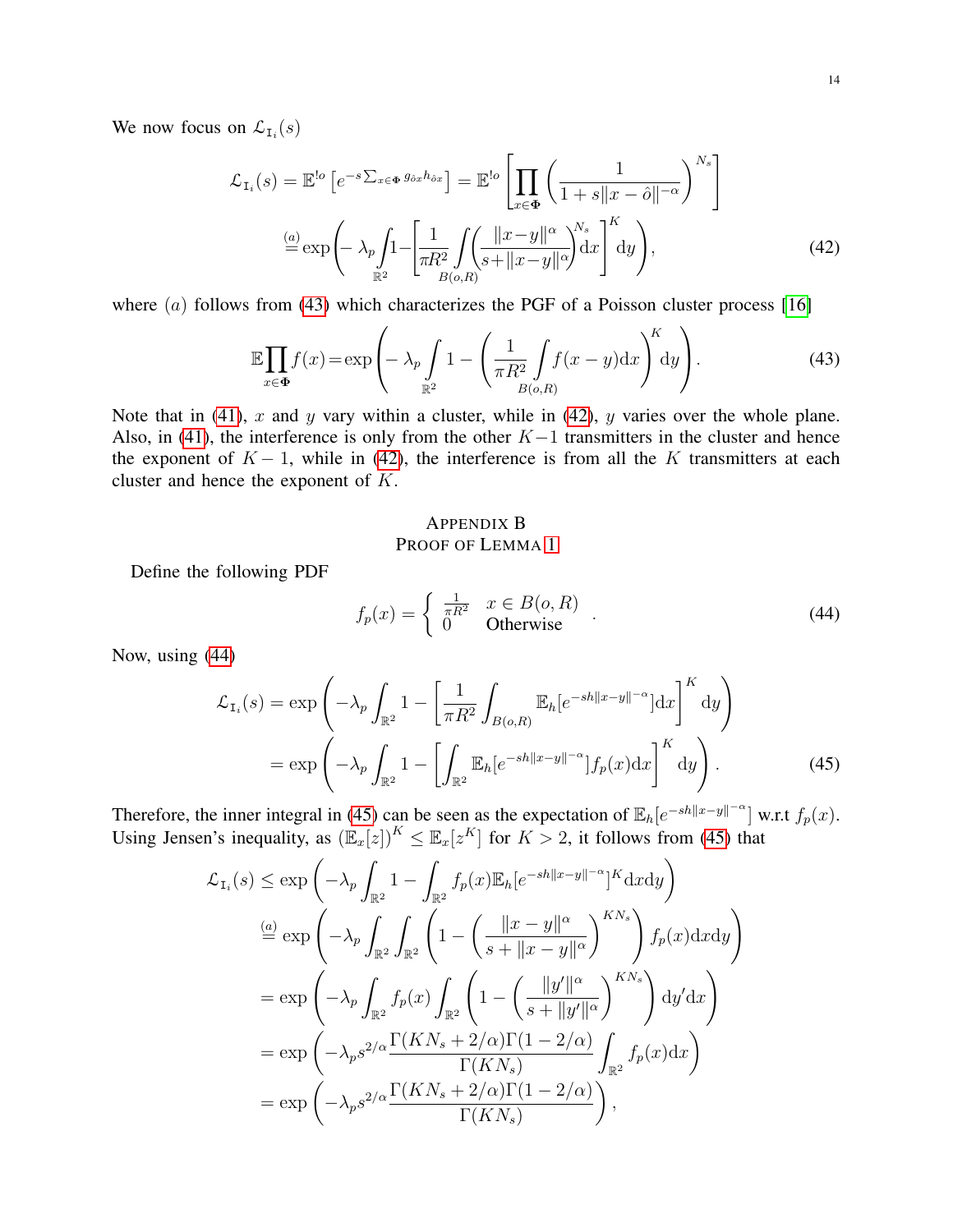where (a) follows from  $h \sim \Gamma(N_s, 1)$ . Similarly for  $\mathcal{L}_{I_e}^{!o}$ 

$$
\mathcal{L}_{\mathrm{I}_{e}}^{!o}(s) = \frac{1}{\pi R^{2}} \int_{B(o,R)} \left[ \frac{1}{\pi R^{2}} \int_{B(o,R)} \mathbb{E}_{h}[e^{-shf(||x-y-\hat{o}||)}] dx \right]^{K-1} dy
$$
\n
$$
\stackrel{(a)}{\leq} \mathbb{E}_{x,y} \left[ \left( \mathbb{E}_{h}[e^{-shf(||x-y-\hat{o}||)}] \right)^{K-1} \right], \tag{46}
$$

where  $f(x) = \frac{1}{\|x\|^{\alpha} + \frac{T_1 \gamma_0}{N}}$ , x and y are two points independently and uniformly distributed in  $B(o, R)$ , and  $\left(a\right)^{n}$  follows from the Jensen's inequality. Evaluating the expectation w.r.t h, [\(46\)](#page-14-2) equals

$$
\mathcal{L}_{\mathrm{I}_{e}}^{!o}(s) \leq \mathbb{E}\left[\frac{1}{(1 + sf(\|x - y - \hat{o}\|))^{N_{s}(K-1)}}\right].
$$
\n(47)

Let  $(r, \theta)$  be the polar representation of  $x - y$ , where x and y are two points independently and uniformly distributed on  $B(o, r)$ . Then  $\theta \sim U(0, 2\pi)$  and from [\[27\]](#page-16-25) the PDF of r is given by [\(11\)](#page-5-6). Note that (11) equals  $I_{1-\frac{x^2}{4R^2}}(3/2,1/2) = \frac{2}{\pi} \left( \arcsin(\sqrt{1-x^2/4R^2}) - \frac{x^2}{2R^2} \right)$  $\frac{x}{2R}\sqrt{1-x^2/4R^2}\Big).$ Without loss of generality, we can assume that  $\hat{o} = (D_r, 0)$ . Then [\(47\)](#page-14-3) simplifies to [\(10\)](#page-5-5).

### <span id="page-14-3"></span><span id="page-14-2"></span><span id="page-14-0"></span>APPENDIX C PROOF OF LEMMA [2](#page-5-1)

From [\(35\)](#page-12-5) we have

$$
P_{s}^{IA} = \sum_{k=0}^{N_{s}-1} \frac{\eta^{k}}{k!} \mathbb{E}^{!o} \Bigg[ \left( \frac{N_{s}}{\gamma_{o}} + I_{s} + I_{e} + I_{i} \right)^{k} e^{-\eta \left( \frac{N_{s}}{\gamma_{o}} + I_{s} + I_{e} + I_{i} \right)} \Bigg] = \sum_{k=0}^{N_{s}-1} \frac{\eta^{k}}{k!} \mathbb{E}^{!o} \Bigg[ \left( \frac{N_{s}}{\gamma_{o}} + I_{s} + I_{e} + I_{i} \right)^{k} e^{-\left( \frac{k}{e} + \eta - \frac{k}{e} \right) \left( \frac{N_{s}}{\gamma_{o}} + I_{s} + I_{e} + I_{i} \right)} \Bigg] \leq \sum_{k=0}^{(a)} \frac{N_{s}-1}{k!} \frac{\eta^{k}}{k!} \mathbb{E}^{!o} \Bigg[ e^{-\left( \eta - \frac{k}{e} \right) \left( \frac{N_{s}}{\gamma_{o}} + I_{s} + I_{e} + I_{i} \right)} \Bigg] = \sum_{k=0}^{N_{s}-1} \frac{\eta^{k}}{k!} e^{-\left( \eta - k/e \right) \frac{N_{s}}{\gamma_{o}}} \mathbb{E} e^{-\left( \eta - k/e \right) I_{s}} \mathbb{E}^{!o} e^{-\left( \eta - k/e \right) I_{e}} \mathbb{E} e^{-\left( \eta - k/e \right) I_{i}}, \tag{48}
$$

where (a) follows from the observation  $x^k e^{-\frac{k}{e}x} \leq 1$  for  $x > 0$  and the proof follows by comparing [\(48\)](#page-14-4) to [\(37\)](#page-12-6) and making the necessary change of variables.

## <span id="page-14-4"></span><span id="page-14-1"></span>APPENDIX D

CDEFICIENTS OF (17)  
\n
$$
C_{1} = \frac{\theta D_{r}^{\alpha} f_{d} N}{2\gamma_{0}^{4}} \left( -2\theta D_{r}^{2\alpha} f_{d} KN\gamma_{0} (A_{4} K\lambda_{p}\gamma_{0} + 1) + 2\gamma_{0}^{2} \left( -A_{1} f_{d} (K - 1)N + K\gamma_{0} (f_{d} K^{2} N - 1) \right) - D_{r}^{\alpha} \gamma_{0}^{2} (2 + 2A_{4} K\lambda_{p}\gamma_{0} + f_{d} N (2 + K(K + 1) (\theta - 2) - 2A_{4} K^{3} \lambda_{p}\gamma_{0}) \right)
$$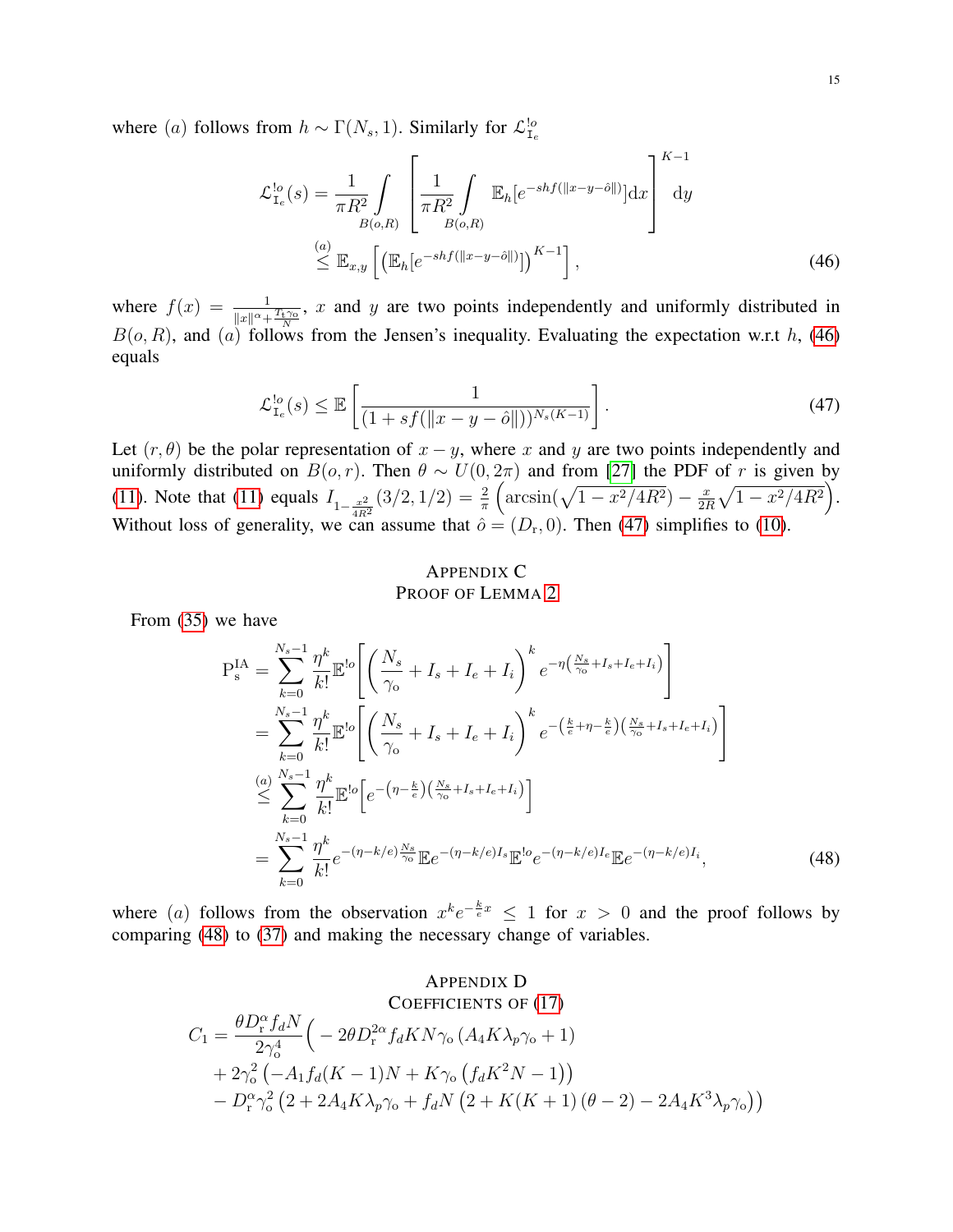$$
- \theta D_{r}^{3\alpha} f_{d} N (1 + K\lambda_{p} \gamma_{o} (2A_{4} + (A_{5} + A_{4}(2 + A_{4}K\lambda_{p}))\gamma_{o}))) ,
$$
  
\n
$$
C_{2} = \frac{N^{2} \theta D_{r}^{\alpha} f_{d}^{2}}{2\gamma_{o}^{4}} \Big( 2\gamma_{o}^{2} D_{r}^{\alpha} + \theta D_{r}^{3\alpha} - 2A_{1}\gamma_{o}^{2} - 2K\gamma_{o}^{2} D_{r}^{\alpha} + 2A_{1}K\gamma_{o}^{2} + K^{2}\gamma_{o}^{2} \theta D_{r}^{\alpha} + 2K\gamma_{o} \theta D_{r}^{2\alpha} + K\gamma_{o}^{2} \theta D_{r}^{\alpha} + K\lambda_{p} \theta D_{r}^{3\alpha} (A_{4}^{2} K\gamma_{o}^{2} \lambda_{p} + 2A_{4}K\gamma_{o}^{2} D_{r}^{-\alpha} + 2A_{4}\gamma_{o} + 2A_{3}\gamma_{o}^{2} + A_{5}\gamma_{o}^{2}) \Big),
$$

where

$$
A_{1} = \frac{1}{\pi R^{2}} \int \frac{1}{\pi R^{2}} \int \left\|x - y - \hat{o}\right\|^{\alpha} dx dy, \quad A_{2} = \|x - y\|^{\alpha} + \theta D_{r}^{\alpha},
$$
  
\n
$$
A_{3} = \int \left[\frac{1}{\pi R^{2}} \int \frac{\|x - y\|^{\alpha}}{(A_{2})^{3}} dx\right] \left[\frac{1}{\pi R^{2}} \int \frac{\|x - y\|^{\alpha}}{A_{2}} dx\right] \left[\frac{x - y\|^{\alpha}}{A_{2}} dx\right] dy,
$$
  
\n
$$
A_{4} = \int \left[\frac{1}{\pi R^{2}} \int \frac{\|x - y\|^{\alpha}}{(A_{2})^{2}} dx\right] \left[\frac{1}{\pi R^{2}} \int \frac{\|x - y\|^{\alpha}}{A_{2}} dx\right] \left[\frac{x - y\|^{\alpha}}{A_{2}} dx\right] dy,
$$
  
\n
$$
A_{5} = (K - 1) \int \left[\frac{1}{\pi R^{2}} \int \frac{\|x - y\|^{\alpha}}{(A_{2})^{2}} dx\right]^{2} \left[\frac{1}{\pi R^{2}} \int \frac{\|x - y\|^{\alpha}}{A_{2}} dx\right] \left[\frac{x - y\|^{\alpha}}{A_{2}} dx\right] dx.
$$
  
\n
$$
A_{6} = (K - 1) \int \left[\frac{1}{\pi R^{2}} \int \frac{\|x - y\|^{\alpha}}{(A_{2})^{2}} dx\right]^{2} \left[\frac{1}{\pi R^{2}} \int \frac{\|x - y\|^{\alpha}}{A_{2}} dx\right] dx
$$

# <span id="page-15-1"></span><span id="page-15-0"></span>APPENDIX E

$$
D_1 = \frac{f_d\theta D_r^{\alpha}}{\frac{\gamma_0}{N}} \left( -K + \frac{f_d}{\frac{\gamma_0}{N}} \left( \frac{K^3 N \gamma_0}{N} - D_r^{\alpha}(\theta + 1) - \frac{\theta D_r^{\alpha}}{2} (K - 1)(K + 2) - (K - 1)A_1 \right) \right),
$$
  
\n
$$
D_2 = \frac{f_d^2 \theta D_r^{\alpha}}{\left( \frac{\gamma_0}{N} \right)^2} \left( D_r^{\alpha}(\theta + 1) + \frac{\theta D_r^{\alpha}}{2} (K - 1)(K + 2) + (K - 1)A_1 \right),
$$

where  $A_1$  is given in Appendix [D.](#page-14-1)

APPENDIX F  
\nCOEFFICIENTS OF (31)  
\n
$$
B_1 = -B_2 - \frac{D_r^{\alpha} f_d}{\gamma_o^2 \alpha} \left( N \alpha \theta D_r^{\alpha} + N \gamma_o \alpha \theta + 2 \mathcal{J} \gamma_o \theta^{\frac{2}{\alpha}} D_r^2 \lambda_p \right),
$$
\n
$$
B_2 = \frac{D_r^{2\alpha} f_d^2}{2\gamma_o^4 \alpha^2} \left( \left( \alpha N \theta \left( \gamma_o + D_r^{\alpha} \right) + 2 \gamma_o \mathcal{J} \theta^{\frac{2}{\alpha}} D_r^2 \lambda_p \right)^2 - 2 \gamma_o^2 \alpha \mathcal{J} \theta^{\frac{2}{\alpha}} D_r^2 \lambda_p \left( 2/\alpha - 1 \right) \right),
$$

where  $\beta$  is defined in [\(27\)](#page-8-3).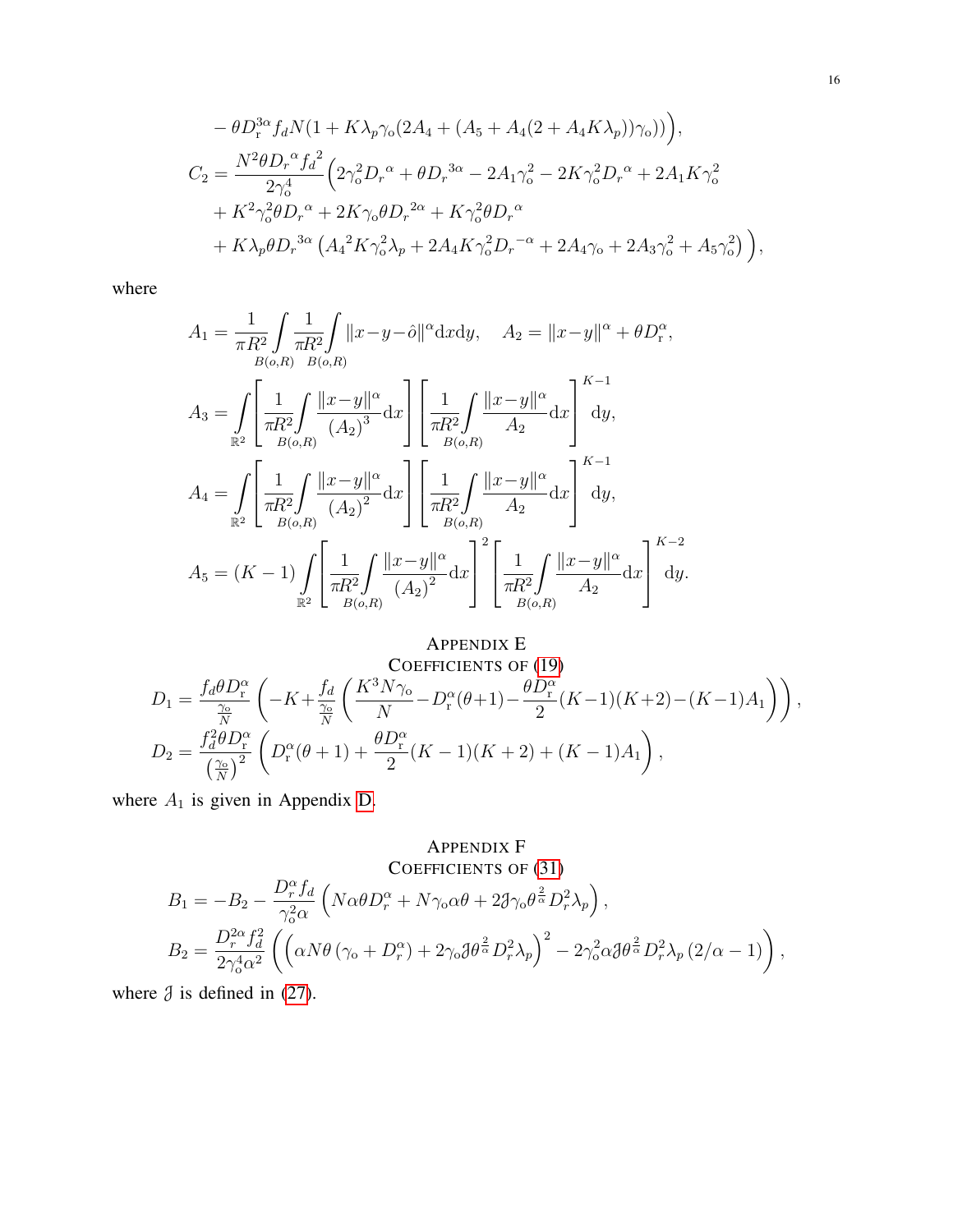#### **REFERENCES**

- <span id="page-16-6"></span>[1] B. Nosrat-Makouei, K. G. Ganti, J. G. Andrews, and R. W. Heath, Jr., "MIMO interference alignment in random access networks," in *Proc. 45th Asilomar Conference on Signals, Systems and Computers*, Pacific Grove, CA, Nov. 2011.
- <span id="page-16-0"></span>[2] T. Gou and S. A. Jafar, "Degrees of freedom of the K user M × N MIMO interference channel," *IEEE Transactions on Information Theory*, vol. 56, no. 12, pp. 6040–6057, Dec. 2010.
- <span id="page-16-1"></span>[3] S. Jafar, "Blind interference alignment," *IEEE Journal of Selected Topics in Signal Processing*, vol. 6, no. 3, pp. 216 –227, June 2012.
- <span id="page-16-2"></span>[4] T. Gou, C. Wang, and S. A. Jafar, "Aiming perfectly in the dark - blind interference alignment through staggered antenna switching," *IEEE Transactions on Signal Processing*, vol. 59, no. 6, pp. 2734–2744, June 2011.
- <span id="page-16-3"></span>[5] V. R. Cadambe and S. A. Jafar, "Interference alignment and degrees of freedom of the K-user interference channel," *IEEE Transactions on Information Theory*, vol. 54, no. 8, pp. 3425–3441, Aug. 2008.
- <span id="page-16-4"></span>[6] B. Nosrat-Makouei, J. G. Andrews, and R. W. Heath, Jr., "MIMO interference alignment over correlated channels with imperfect CSI," *IEEE Transactions on Signal Processing*, vol. 59, no. 6, pp. 2783–2794, June 2011.
- <span id="page-16-5"></span>[7] S. W. Peters and R. W. Heath, Jr., "User partitioning for less overhead in MIMO interference channels," *IEEE Transactions on Wireless Communications*, vol. 11, no. 2, pp. 592–603, Feb. 2012.
- <span id="page-16-7"></span>[8] A. Lozano, R. W. Heath, Jr., and J. G. Andrews, "Fundamental limits of cooperation," submitted to *IEEE Transactions on Information Theory*, 2012. [Online]. Available:<http://arxiv.org/pdf/1204.0011v1.pdf>
- <span id="page-16-8"></span>[9] F. Baccelli and B. Blaszczyszyn, *Stochastic Geometry and Wireless Networks, Part II: Applications*, ser. Foundations and trends in networking. Now Publishers, 2009.
- <span id="page-16-9"></span>[10] O. El Ayach and R. W. Heath, Jr., "Interference alignment with analog channel state feedback," *IEEE Transactions on Wireless Communications*, vol. 11, no. 2, pp. 626–636, Feb. 2012.
- [11] B. Nosrat-Makouei, J. G. Andrews, and R. W. Heath, Jr., "User arrival in MIMO interference alignment networks," *IEEE Transactions on Wireless Communications*, vol. 11, no. 2, pp. 842–851, Feb. 2012.
- <span id="page-16-10"></span>[12] S. Gollakota, S. D. Perli, and D. Katabi, "Interference alignment and cancellation," *ACM SIGCOMM Computer Communication Review*, vol. 39, no. 4, pp. 159–170, Aug. 2009.
- <span id="page-16-11"></span>[13] S. P. Weber, X. Yang, J. G. Andrews, and G. de Veciana, "Transmission capacity of wireless ad hoc networks with outage constraints," *IEEE Transactions on Information Theory*, vol. 51, no. 12, pp. 4091–4102, Dec. 2005.
- <span id="page-16-12"></span>[14] S. Weber, J. G. Andrews, and N. Jindal, "An overview of the transmission capacity of wireless networks," *IEEE Transactions on Communications*, vol. 58, no. 12, pp. 3593–3604, Dec. 2010.
- <span id="page-16-13"></span>[15] R. Tresch, G. Alfano, and M. Guillaud, "Interference alignment in clustered ad hoc networks: high reliability regime and per-cluster aloha," in *Proc. IEEE International Conference on Acoustics, Speech and Signal Processing*, Prague, Czech Republic, May 2011, pp. 3348–3351.
- <span id="page-16-14"></span>[16] D. Stoyan, W. S. Kendall, and J. Mecke, *Stochastic Geometry and Its Applications*, ser. Wiley-interscience paperback. John Wiley & Sons, 2008.
- <span id="page-16-15"></span>[17] R. K. Ganti and M. Haenggi, "Interference and outage in clustered wireless ad hoc networks," *IEEE Transactions on Information Theory*, vol. 55, no. 9, pp. 4067–4086, Sept. 2009.
- <span id="page-16-17"></span>[18] K. Gomadam, V. R. Cadambe, and S. A. Jafar, "Approaching the capacity of wireless networks through distributed interference alignment," in *Proc. IEEE Global Telecommunications Conference*, New Orleans, LA, Nov. 2008, pp. 1–6.
- <span id="page-16-16"></span>[19] S. W. Peters and R. W. Heath, Jr., "Cooperative algorithms for MIMO interference channels," *IEEE Transactions on Vehicular Technology*, vol. 60, no. 1, pp. 206–218, Jan. 2011.
- <span id="page-16-18"></span>[20] G. Caire, N. Jindal, M. Kobayashi, and N. Ravindran, "Multiuser MIMO achievable rates with downlink training and channel state feedback," *IEEE Transactions on Information Theory*, vol. 56, no. 6, pp. 2845–2866, June 2010.
- <span id="page-16-19"></span>[21] C. Wang, E. K. S. Au, R. D. Murch, W. H. Mow, R. S. Cheng, and V. Lau, "On the performance of the MIMO zero-forcing receiver in the presence of channel estimation error," *IEEE Transactions on Wireless Communications*, vol. 6, no. 3, pp. 805–810, Mar. 2007.
- <span id="page-16-20"></span>[22] L. Musavian, M. R. Nakhai, M. Dohler, and A. H. Aghvami, "Effect of channel uncertainty on the mutual information of MIMO fading channels," *IEEE Transactions on Vehicular Technology*, vol. 56, no. 5, pp. 2798–2806, Sept. 2007.
- <span id="page-16-21"></span>[23] M. Kobayashi, N. Jindal, and G. Caire, "Training and feedback optimization for multiuser MIMO downlink," *IEEE Transactions on Communications*, vol. 59, no. 8, pp. 2228–2240, Aug. 2011.
- <span id="page-16-22"></span>[24] S. P. Boyd and L. Vandenberghe, *Convex Optimization*. Cambridge Univ Pr, 2004.
- <span id="page-16-23"></span>[25] N. Jindal and A. Lozano, "A unified treatment of optimum pilot overhead in multipath fading channels," *IEEE Transactions on Communications*, vol. 58, no. 10, pp. 2939–2948, Oct. 2010.
- <span id="page-16-24"></span>[26] R. H. Y. Louie, M. R. McKay, and I. B. Collings, "Open-loop spatial multiplexing and diversity communications in ad hoc networks," *IEEE Transactions on Information Theory*, vol. 57, no. 1, pp. 317–344, Jan. 2011.
- <span id="page-16-25"></span>[27] J. Hammersley, "The distribution of distance in a hypersphere," *The Annals of Mathematical Statistics*, vol. 21, no. 3, pp. 447–452, 1950.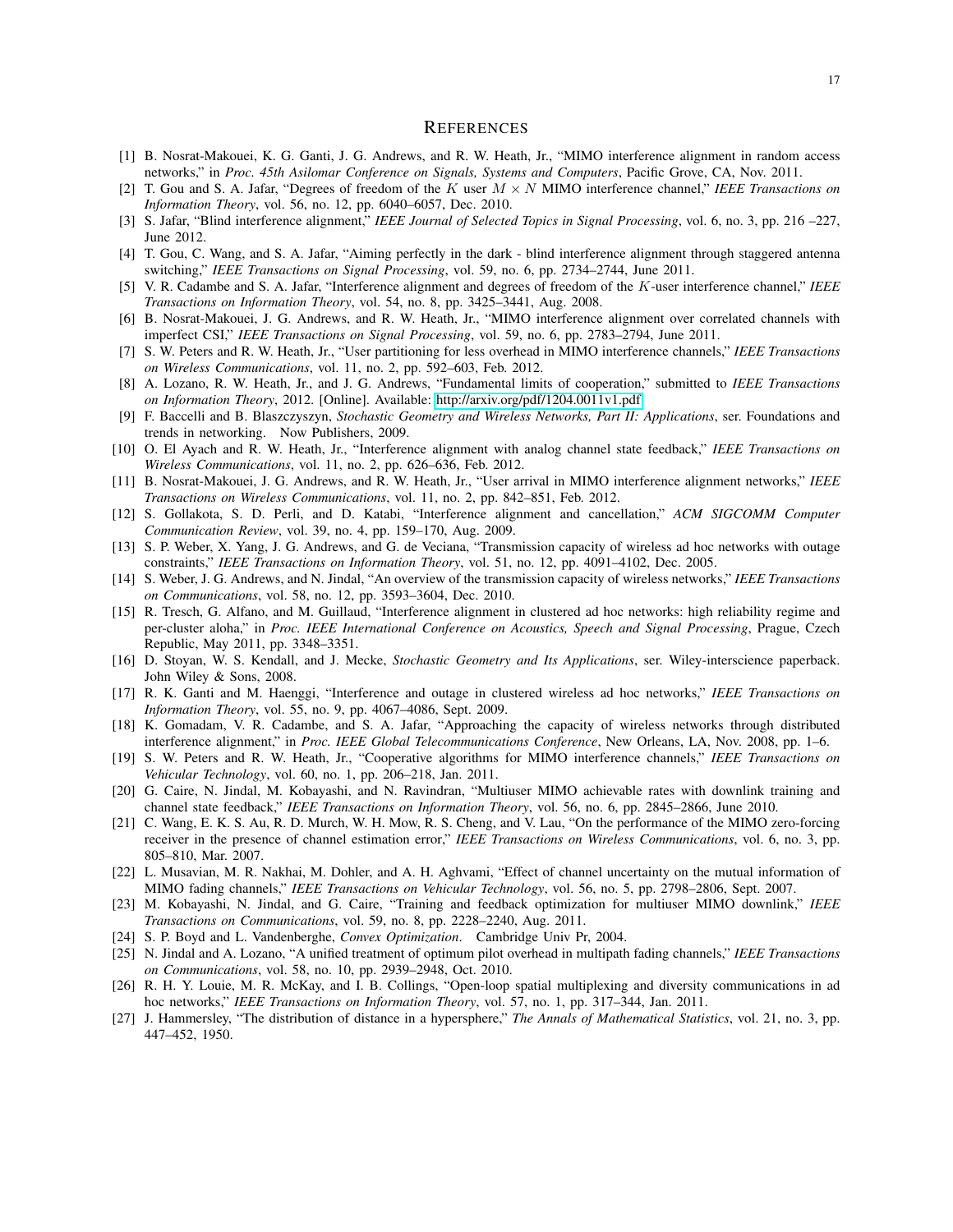<span id="page-17-0"></span>

| Symbol                                         | Explanation                                                                                            |
|------------------------------------------------|--------------------------------------------------------------------------------------------------------|
| a & A                                          | $\bf{a}$ is a vector and $\bf{A}$ is a matrix                                                          |
| ${\bf A}^{*},\,{\bf A}^{T},\,\&\,{\bf A}^{-1}$ | Conjugate transpose, transpose, and inverse of A                                                       |
| $\mathbf{A}_{n \times m}$                      | <b>A</b> is a matrix of dimension $n \times m$                                                         |
| $\mathbf{A}(n,m)$                              | Element on the <i>n</i> th row and <i>m</i> th column of $\bf{A}$                                      |
| rank $(A)$                                     | Rank of A                                                                                              |
| [a]                                            | Closest integer to $a$                                                                                 |
| $I_N$ & $0_{a \times b}$                       | $N \times N$ identity matrix and $a \times b$ matrix of all zeros                                      |
| B(o, R)                                        | The disk of radius $R$ centered on the origin                                                          |
| $\mathbb{P}^{!o}$                              | The reduced Palm probability measure                                                                   |
| $\mathbf{A}_{i,j}$ vs. $\mathbf{A}$            | When $A_{i,j}$ correspond to i and j nodes, A is a generic random variable i.i.d. to the specific ones |

TABLE I NOTATION USED IN THIS PAPER

TABLE II IMPORTANT SYMBOLS DEFINED IN THIS PAPER

<span id="page-17-1"></span>

| $P_{\rm A}$                           | Channel access probability of each cluster                                                                                 |
|---------------------------------------|----------------------------------------------------------------------------------------------------------------------------|
| $\Phi_{\rm p}$                        | Spatial locations of the cluster centers with density $\lambda_{\rm p}$                                                    |
| K                                     | Number of transmit/receive pairs in each cluster                                                                           |
| $\boldsymbol{N}$                      | Number of antennas at each node                                                                                            |
| $N_{s}$                               | Number of streams from each transmitter                                                                                    |
| $\Phi$                                | The spatial locations of the potential transmitters with density $K\lambda_p$                                              |
| $\Psi_o$                              | The cluster to which the transmitter at the origin belongs by                                                              |
| $\lambda_{\rm p}$                     | Density of the active transmitters (equals $P_A \tilde{\lambda}_D$ )                                                       |
| $D_{r}$                               | Distance of a receiver from its corresponding transmitter                                                                  |
| $D_c$                                 | Average distance between the cluster centers                                                                               |
| $\boldsymbol{R}$                      | Radius of each cluster                                                                                                     |
| $\beta_{\hat{x}z}^2$ & $g_{\hat{x}z}$ | Variance of the channel estimation error and pathloss for the link between transmitter z and receiver $\hat{x}$            |
| $T, f_d, T_t, \& T_t$                 | Length of the constant channel block, Doppler frequency $(f_d \approx \frac{1}{T})$ , training period, and feedback period |
| $\theta$                              | SINR threshold for successful transmission                                                                                 |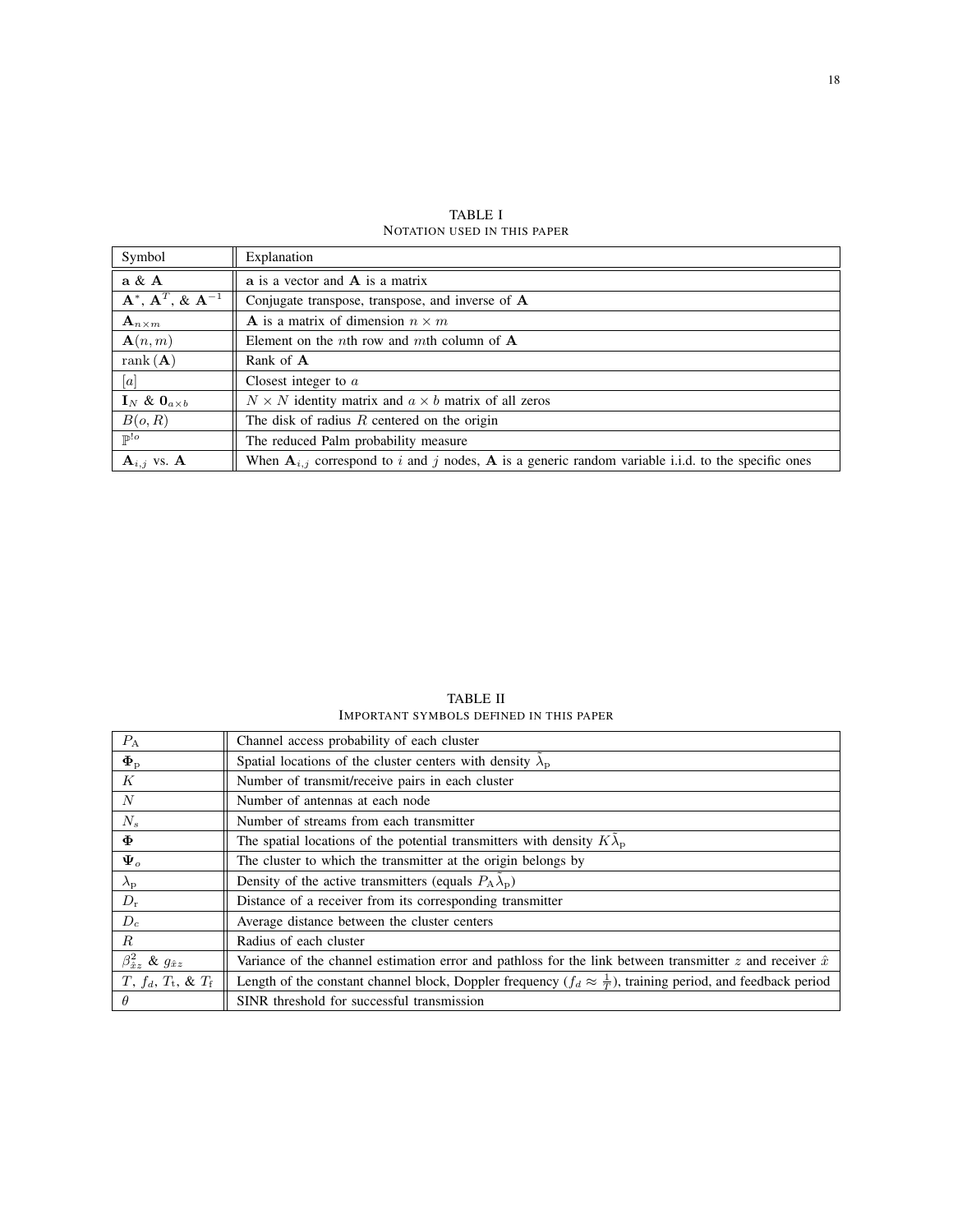

<span id="page-18-0"></span>Fig. 1. An instance of the transmitter's distribution when the number of transmitters per cluster is  $K = 3$ .



<span id="page-18-1"></span>Fig. 2. The probability of successful transmission for IA and TDMA+SM as a function of the SINR threshold for some values of the average distance between the cluster centers  $D_c$  with perfect CSI.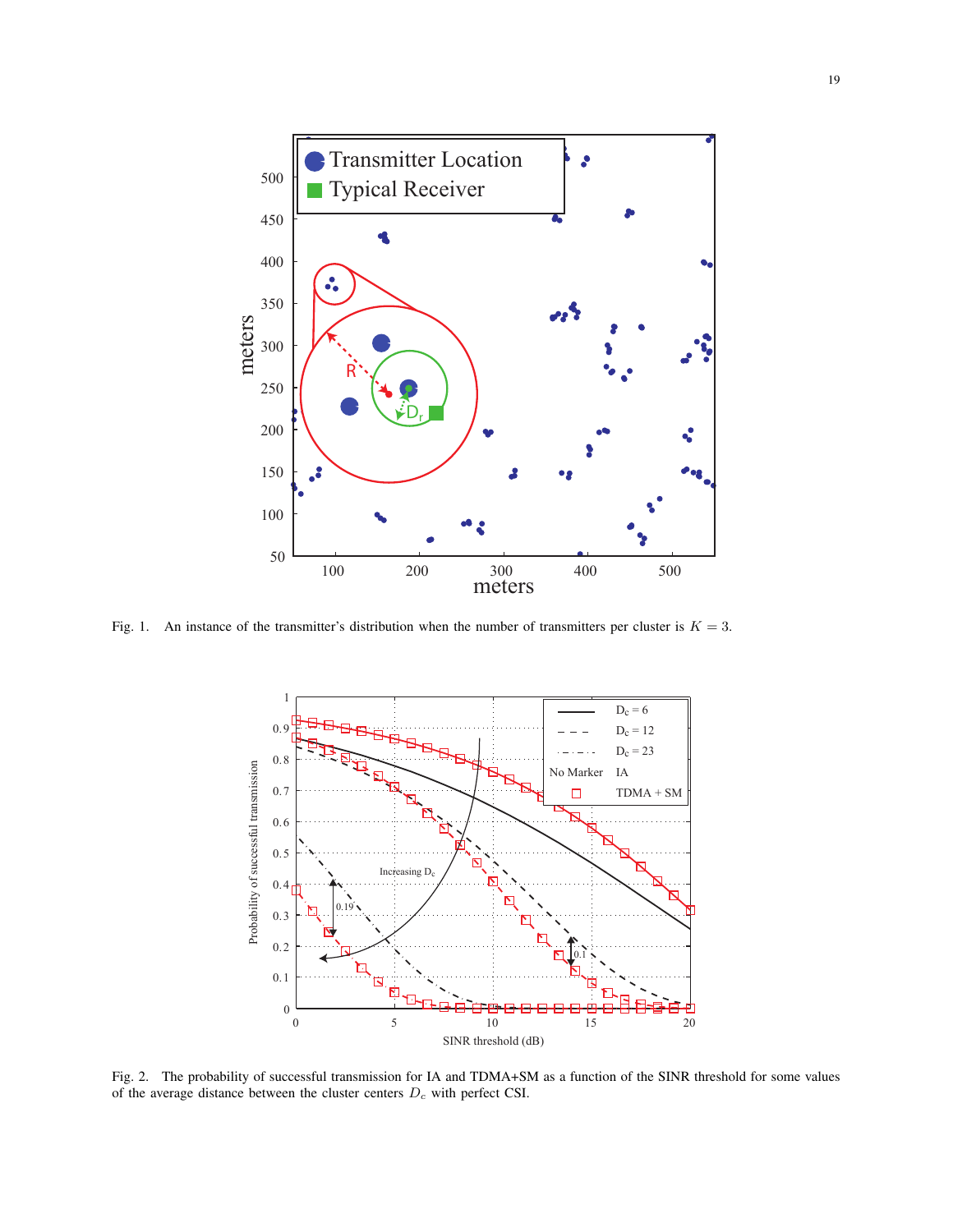

<span id="page-19-0"></span>Fig. 3.  $P_s^{IA}$  and  $P_s^{SM}$  as a function of the SINR threshold for some values of the average distance between the cluster centers  $D_c$  with the smallest training period of  $T<sub>t</sub> = 6$ .



<span id="page-19-1"></span>Fig. 4. The optimum training period as obtained using [\(18\)](#page-6-5) and [\(32\)](#page-9-3) for IA and SM together with the corresponding optimum values found through numerically optimizing [\(13\)](#page-5-3) and [\(29\)](#page-9-0) at two values of cluster radius (and hence average cluster center distance) for  $\theta = 20$  dB and  $\gamma$ <sub>o</sub> = 30 dB as a function of total frame length, T.